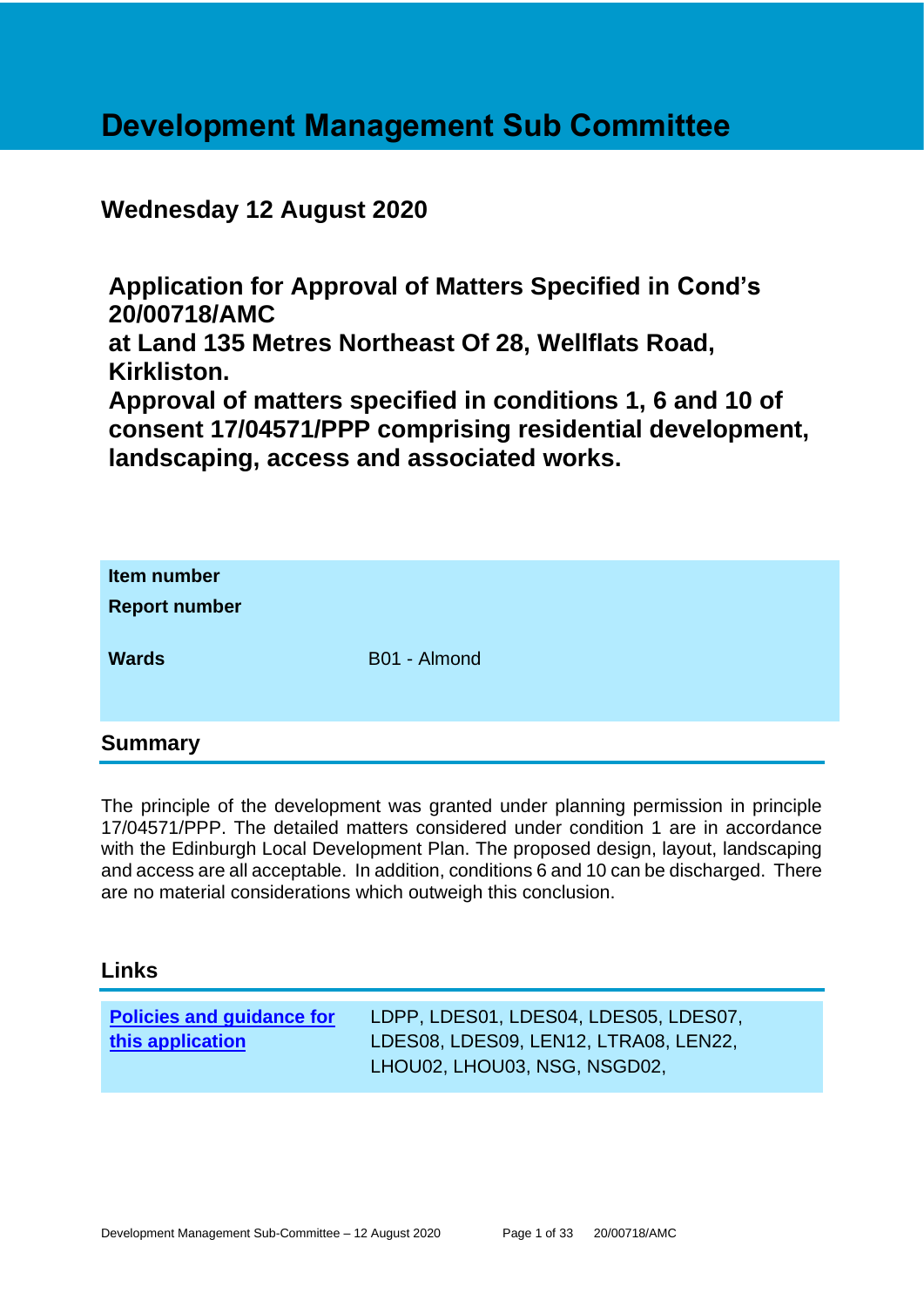# **Report**

**Application for Approval of Matters Specified in Cond's 20/00718/AMC at Land 135 Metres Northeast Of 28, Wellflats Road, Kirkliston. Approval of matters specified in conditions 1, 6 and 10 of consent 17/04571/PPP comprising residential development, landscaping, access and associated works.**

## **Recommendations**

**1.1** It is recommended that this application be Approved subject to the details below.

## **Background**

## **2.1 Site description**

The application site lies on the eastern boundary of Kirkliston. It comprises approximately 5 hectares of pastureland and has a fairly level topography, sloping gently to the south.The site is bound on all sides by tree planting.

Residential properties are located to the west and south west of the site. Further to the north and east of the site lie open fields and countryside. To the south is Conifox nursery, a commercial enterprise which includes a farm shop, café and outdoor play park.The River Almond meanders further south.

The centre of Kirkliston lies to the west of the site and is designated as a conservation area. It is based around a medieval church and the surrounding historic core of the village. The conservation area does not extend as far as the current application site.

The site previously formed part of the green belt. However, it has been removed from the green belt and is currently white land in the Edinburgh Local Development Plan (LDP).

The site is well situated in relation to the existing transport network and is accessible by a range of non-vehicular modes. The village centre is within a 5 minute walk from the site, the closest bus stop is approximately 400m from the site. An established road, formally used as an airport access road, lies to the north of the site. Edinburgh Airport lies further to the east.

## **2.2 Site History**

25 November 2016 - A Proposal of Application Notice was received for 'Residential development, landscaping, access and associated works' at Land 13 Metres Northeast of 28 Wellflats Road, Kirkliston (application reference: 16/05950/PAN).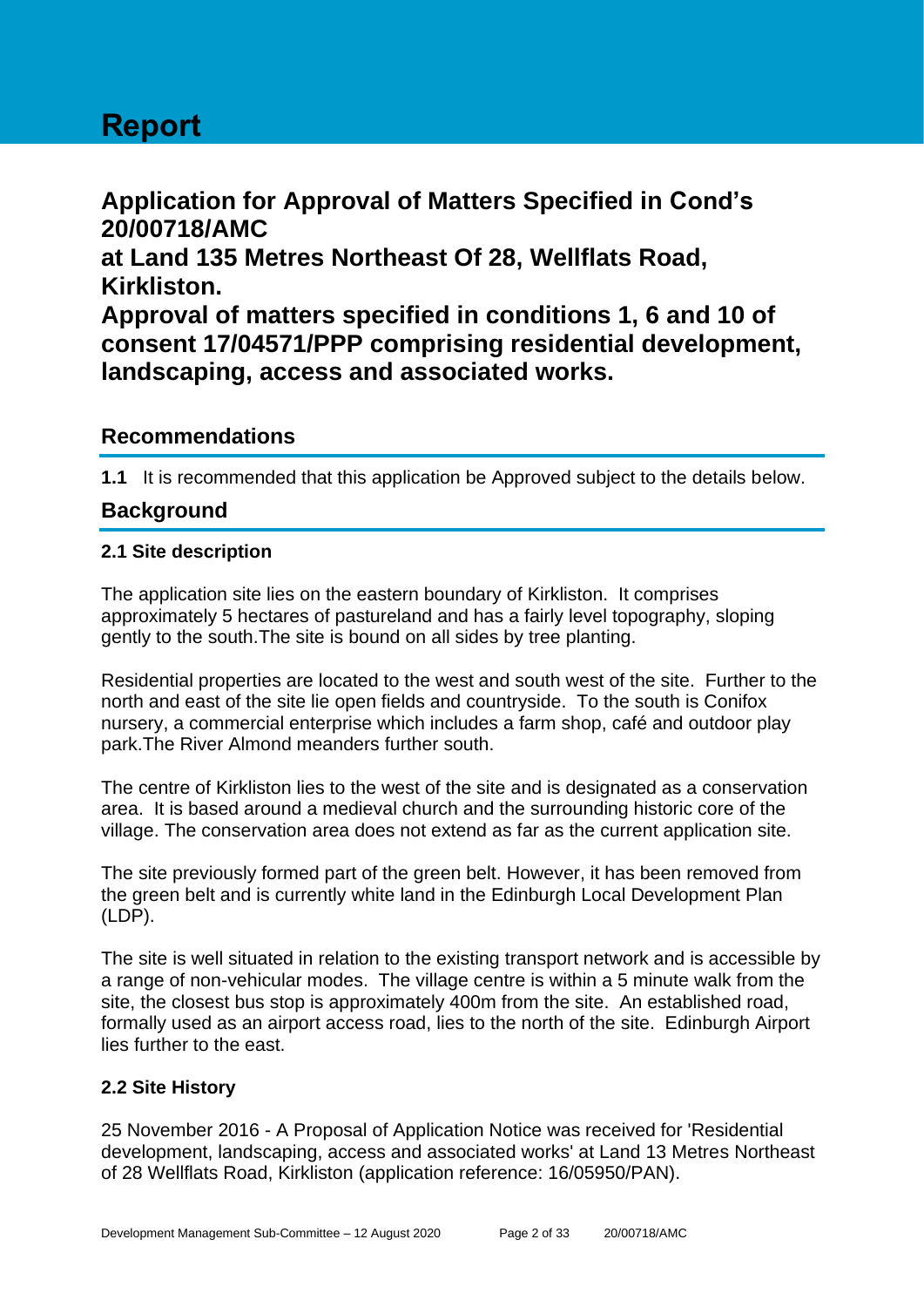12 September 2018 - Planning Permission in Principle granted for 'Residential development, landscaping, access and associated works' at Land 135 Metres Northeast of 28 Wellflats Road, Kirkliston (application reference: 17/04571/PPP).

## **Main report**

## **3.1 Description of the Proposal**

The application is for approval of matters specified in conditions 1 of the planning permission in principle (PPP) (application reference: 17/04571/PPP). In addition, discharge of conditions 6 and 10 is sought.

Condition 1 of the PPP consent requires the following to be approved by the Planning Authority before any work is commenced on site, in the form of a detailed site layout:

- − Height, massing, siting and ground floor levels of all buildings;
- − A detailed specification of all proposed materials, including hard landscaping;
- − Design and external appearance of all buildings, roof form, open space, public realm and other structures;
- − All operational aspects of open space and public realm note: All development shall be placed outside the predicted 200 year plus 20 % climate change flood extent;
- − Existing and finished site and floor levels in relation to Ordnance Datum; No built development or land-raising will take place within the functional floodplain. Finished first floor levels should be set at a minimum of 33.2 AOD and a minimum of 150mm above adjacent external ground levels.
- − Roads, footways, cycleways, servicing and layout of car parking and cycle parking provision meeting Edinburgh Street Design Guidance - Note: the pedestrian access points shown in the parameters plan shall be designed to accommodate cyclists;
- − Location of a dedicated off-road cycle route through the site connecting with the surrounding path network;
- − Amendments of any treatment to adopted roads and footways;
- − Signing of pedestrian and cycle access routes to/from and through the development;
- − Surface water management, drainage arrangements, SUDS proposals and SUDS maintenance plan. SUDS shall be integrated within the southern area of open space identified on the approved parameters plan;
- − Waste management and recycling facilities;
- − External lighting, including floodlighting and street lighting arrangements for the development;
- − Site investigation/decontamination arrangements;
- − Ecological studies including mitigation works to protect against any damage to protected species including bat, otter, bird and badger.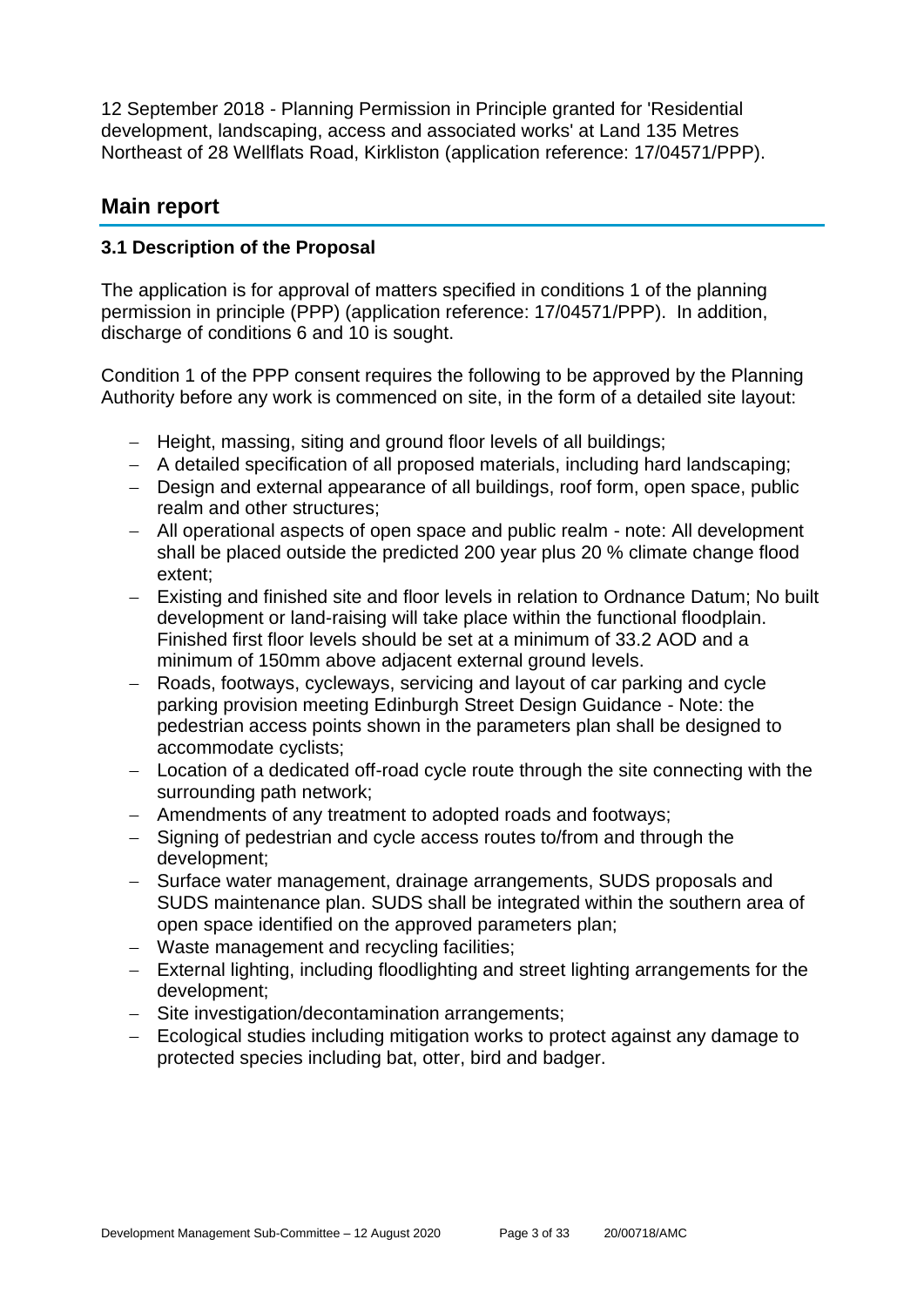Landscaping:

- (i) Detailed soft and hard landscaping plan and levels;
- (ii) A schedule of all plants to comprise species, plant size and proposed number and density;
- (iii) Inclusion of hard and soft landscaping details including tree removal;
- (iv) Landscape management plan including schedule for implementation and maintenance of planting scheme;
- (v) Any boundary treatments, including noise barriers.

In addition to the above, information has also been submitted to satisfy the requirements of conditions 6 and 10 of the PPP consent, summarised as follows:

- − Condition 6 requires detailed noise assessments whilst identifying appropriate mitigation measures; and
- − Condition 10 requires the submission of a Bird Hazard Management Plan and details of the proposed Sustainable Urban Drainage Schemes (SUDS).

The details propose a residential development of 108 units, comprising a mixture of 2 bed apartments and 2, 3, 4- and 5-bedroom houses, with 25% affordable housing on site (27 units located in the north eastern corner). The proposal includes family homes, terraces and cottage apartments ranging from 1.5 storeys to 2.5 storeys across the site.

The submitted Design Statement highlights an arrival space, landscaped courtyard and a community square towards the southern edge of the development site, bound by existing woodland to the east and the west. The southern parkland provides open space with elements of informal natural play. Overall, the proposals include 1.8 ha of open space, made up of structural woodland, open parkland and pocket parks providing amenity space.

Access will be taken from a single entry point at the north of the site via a priority junction. There are two combined cycle and pedestrian paths intersecting the site whilst connecting with the existing path network outwith the site.

There will be 172 car parking spaces provided, with 12 of these on street spaces having EV infrastructure provision. Dwellings with a garage or driveway with also have passive EV charging provision. Cycle storage will generally be in-curtilage of the property at a ratio of two cycle spaces per 2-3 habitable rooms and three cycle spaces for 4 or more habitable rooms. There will also be an additional 12 secure cycle spaces within the central pocket park. Six spaces for motorcycles are proposed throughout the site.

The proposed material palette consists of slate like roof tiles, buff natural stone cladding, white render, grey UPVC windows and doors and grey timber cladding.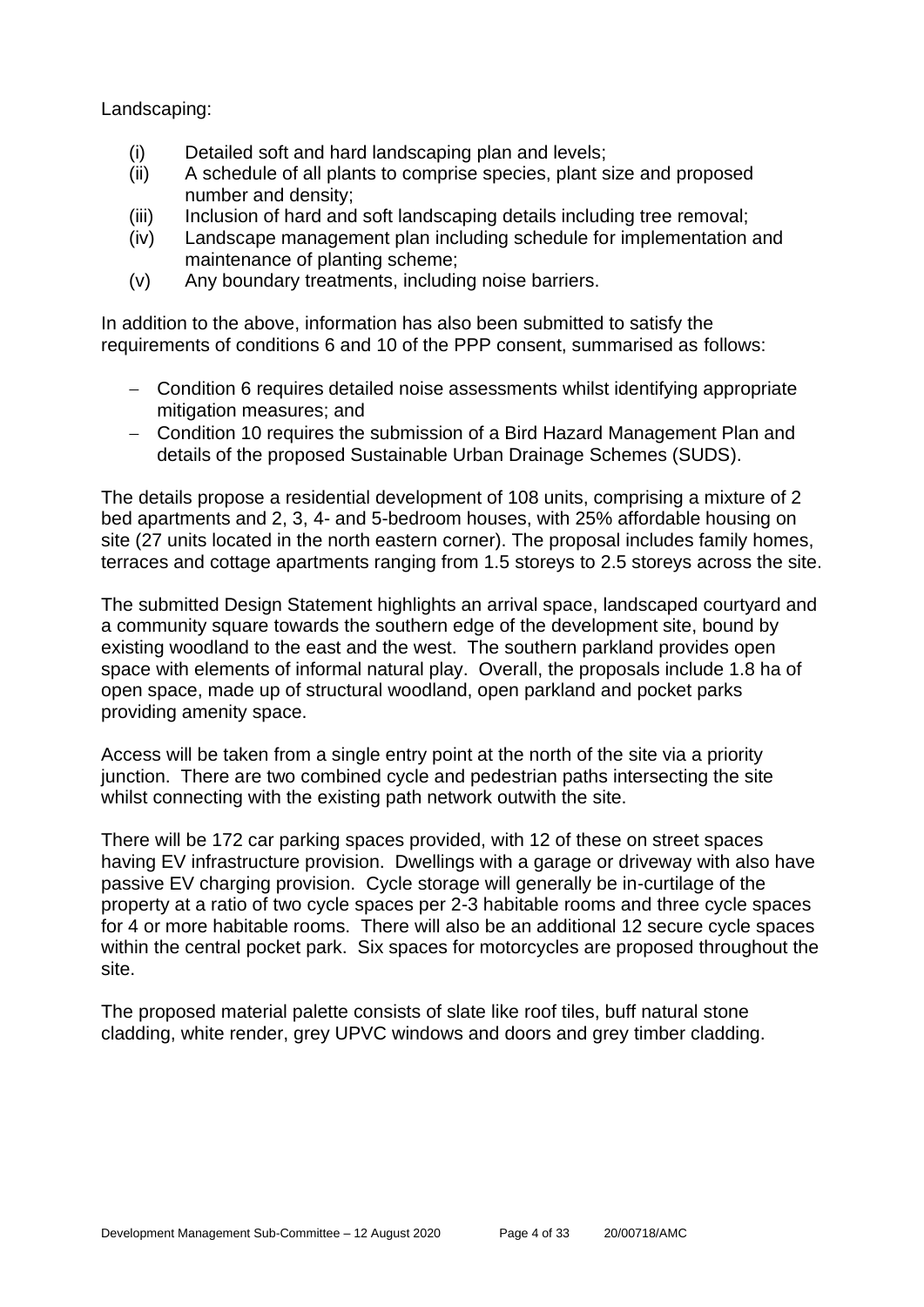## Supporting Documents

The following documents have been submitted in support of the application:

- − Design Statement;
- − Drainage Assessment;
- − Flood Risk Assessment;
- − Landscape and Visual Appraisal;
- − Noise Impact Assessment;
- − Planning Statement;
- − Site Investigation Report; and
- − S1 Sustainability Statement Form.

These documents are available to view on the Planning and Building Standards Online Services.

## **3.2 Determining Issues**

Section 25 of the Town and Country Planning (Scotland) Act 1997 states - Where, in making any determination under the planning Acts, regard is to be had to the development plan, the determination shall be made in accordance with the plan unless material considerations indicate otherwise.

Do the proposals comply with the development plan?

If the proposals do comply with the development plan, are there any compelling reasons for not approving them?

If the proposals do not comply with the development plan, are there any compelling reasons for approving them?

## **3.3 Assessment**

To address these determining issues, the Committee needs to consider whether:

- a) the development complies with the planning permission in principle;
- b) the design, layout and materials are acceptable;
- c) landscaping, trees and open space are acceptable;
- d) there are any issues relating to transport, road safety and active travel;
- e) there are any other material considerations and
- f) any representations have been addressed.

## a) Compliance with the Planning Permission in Principle

Planning Permission in Principle (application reference: 17/04571/PPP) was granted for up to 100 units on this site. This application for approval of matters specified in conditions seeks consent for 108 units across the site. The planning permission in principle does not restrict the number of residential properties. The proposals for 108 units is therefore acceptable in principle.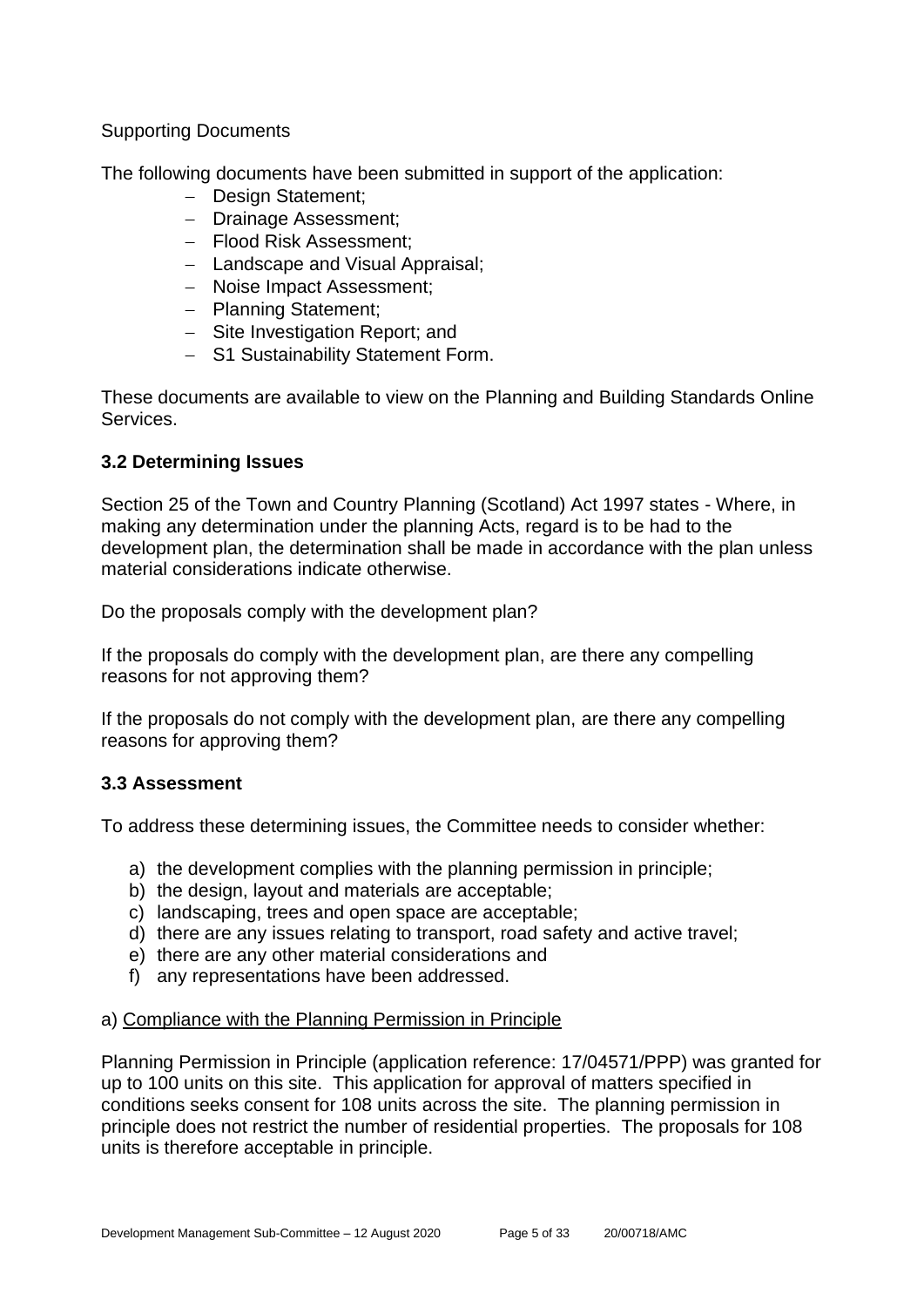Condition 1 of the PPP requires the submission of a detailed layout of the site, in accordance with the approved Parameters Plan. The applicant has submitted various site layout plans detailing the house types, connectivity, landscape and open space and parking provision. This is in accordance with the requirements of the condition.

Condition 6 requires the submission of detailed noise assessments which have been provided in accordance with this condition.

Condition 10 requires the submission of a Bird Hazard Management Plan and details of the proposed Sustainable Urban Drainage Schemes (SUDS) which have both been submitted in line with the requirements of this condition.

The full details of the proposal are assessed below.

#### b) Design, layout and materials

Local Development Plan (LDP) Policy Des 1- Design Quality and Context states that planning permission will be granted for development where it is demonstrated that the proposal will contribute towards a sense of place. Design should be based on an overall design concept that draws upon positive characteristics of the surrounding area.

The design approach has evolved from the Parameter Plan which was approved as part of the PPP application and formed the basis of the overall design concept. The design of the units is simple and provides uniformity across the site with a consistent materials palette. Visual interest is added from the different house types, varied building lines and sections of natural stone cladding, ensuring integration with the existing surrounding area. A mixture of integrated and detached garages is proposed.

The key frontage is along the northern boundary, and the road known as Carlowrie Castle Road, with the proposed houses set back behind the existing mature hedging strip and a proposed cycle and pedestrian route. This is an appropriate urban response to this site, given the constraints of the adjacent busy road.

The site layout includes a variety of character areas which helps to achieve a sense of place through the layout of the buildings and orientation, landscaping and the active travel routes. The main entrance at the north of the site provides an arrival space described as a small Village Green in the submitted Design Statement, which would provide a small area of open space with benching, overlooking the key active travel routes running through this space providing connections to the town centre. Heading south through the site further amenity areas are proposed with a Landscape Square and Residential Courtyard providing areas of public realm and amenity space, which ultimately lead on to the southern parkland through the path network. This design response is in accordance with the requirements of LDP Policy Des 1.

LDP Policy Des 4 - Development Design supports development which has a positive impact on its surroundings through height, form, scale, position of buildings and materials. The development proposal includes a mix of 1.5 and 2.5 storey units with pitched roofs.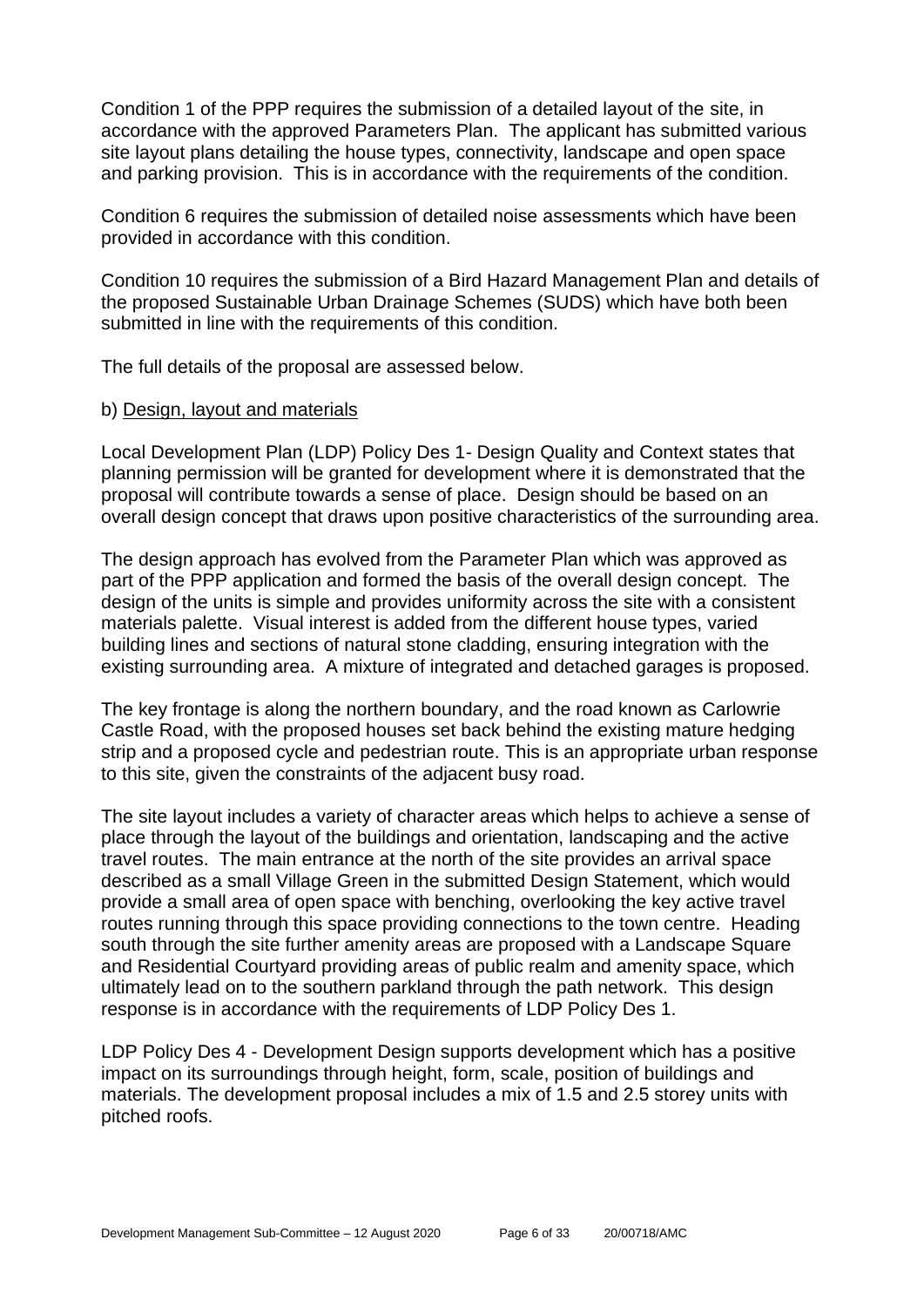The proposed site density equates to 32 units p/ha which is consistent with the surrounding area. The proposal includes a varied building scale and height throughout the site. Building heights have been restricted to 75m AMSL and ground floor levels of all buildings and first floor levels will be set at a minimum of 33.2AOD and a minimum of 150mm above adjacent external ground levels. These restrictions have been set through the PPP consent for a number of reasons - in order to limit the visual impact on Kirkliston Conservation Area; to mitigate the flood risk as per SEPA's response; and to ensure the Obstacle Limitation Surface (OLS) surrounding Edinburgh Airport is not endangered.

SEPA has been consulted and has agreed that the finished floor levels proposed are appropriate. With regards to the requirements from Edinburgh Airport, no proposed building height exceeds 75m AMSL.

The primary materials proposed for this development site are natural stone cladding and white render. The palette of materials extends to include grey cladding, grey and UPVC windows and doors and slate like roof tiles. The architectural style and same materials run throughout the whole development site to ensure coherence whilst contributing to a distinctive sense of place. The proposed materials are acceptable.

A standard condition is recommended for a sample palette of materials to be approved prior to development commencing.

The scale, form and materials are appropriate within the context of the site and the properties respond well to the areas of open space within the site. The proposal is acceptable in the context of LDP Policy Des 4.

LDP Policy Des 7 - Layout Design seeks new developments to enhance community safety and urban vitality whilst providing direct connections for pedestrians and cyclists through a well-designed layout.

The street hierarchy is clearly legible with a primary route looping round the site and a central axis. A series of pedestrian and cycle routes provide good connectivity throughout and beyond, connecting with existing path network to the north, west and south.

The proposed design, layout and materials are acceptable.

#### c) Landscaping, trees and open space

LDP Policy Des 8 Public Realm and Landscape Design supports proposals which demonstrate that all external spaces and features have been designed as an integral part of the scheme. The proposed landscape strategy incorporates one large area of open space, two smaller pocket parks and the existing mature woodland areas on both the eastern and western site boundaries.

The primary area of open space is on the southern boundary of the site, overlooked by new houses and will provide ample amenity space, informal play areas, a SUDS pond and pedestrian and cycle connections to the wider green network - ensuring this area becomes a valuable active travel resource for the wider area.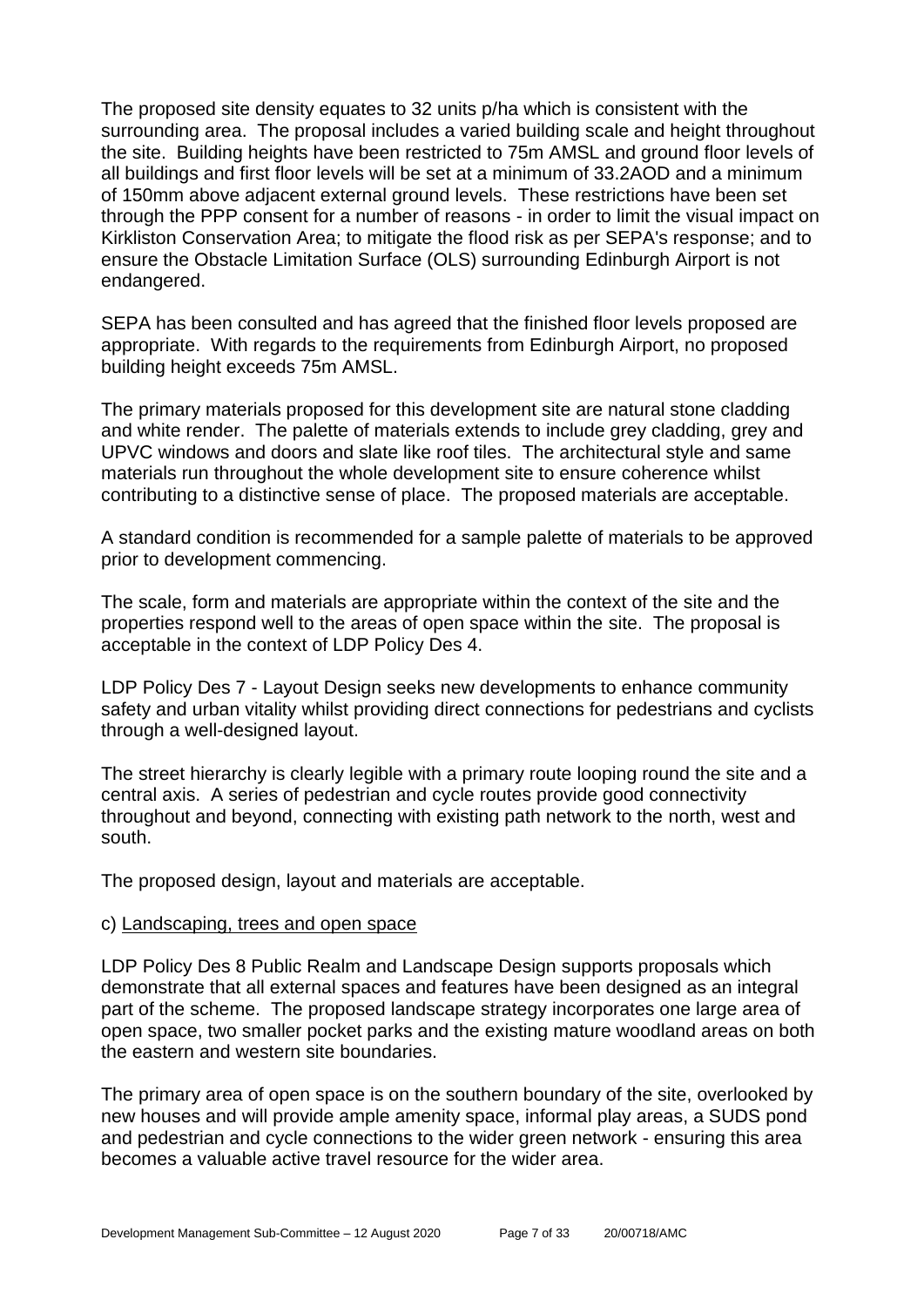This will meet the City of Edinburgh Council's Open Space 2021 objective of homes being within 400m walking distance of a good quality accessible greenspace of at least 200 sqm. The site is also within 800m walking distance of a large accessible greenspace and the new play area at Almondhill Park.

LDP Policy Des 9 - Urban Edge Development ensures that development which adjoins the green belt will only be permitted where it conserves and enhances the landscape setting; promotes access to the countryside; and strengthens the green belt boundary whilst contributing to enhanced green networks.

The proposal achieves all of these principles to ensure integration between built development and the adjacent green belt. The existing mature tree belt on the eastern boundary is retained, strengthening the green belt boundary and landscape setting. The proposed path network throughout the site enhances existing green networks whilst promoting access to the countryside on the periphery of the site.

LDP Policy Env 12 - Trees sets out the policy criteria for protecting trees and woodland. There are existing trees, hedging and woodland within the northern, eastern and western boundary of the site. The woodland on the east and west will remain untouched as a result of this development and form boundaries to the development site. However, in order to facilitate the development and provide an access point, trees and hedging are required to be removed on the northern boundary. This element of the proposal has been refined during the assessment of the application to ensure greater retention of trees along this boundary. The applicant has submitted a Tree Retention Plan in support of the application.

The proposal complies with the objectives of LDP Policy Env 12.

The proposed boundary treatments are a variety of Beech and Hornbeam hedging, garden walls and timber fencing. Surrounding the periphery of the development site where private rear gardens do not border public open space, 1.8m timber fencing is predominantly used as a boundary treatment. There are also sections of timber fencing within the site but they are not used to create a division between private space and public open space. Smaller garden walls and soft landscaping are used for the main boundary treatment adjacent to areas of public open space.

Overall, the proposed landscaping is appropriate, and the applicant has demonstrated that the site can accommodate a wide range of plants and trees, which will enhance the creation of a strong sense of place.

## d) Transport, road safety and active travel

LDP Policy Tra 8 - Transport Infrastructure requires all development proposals relating to major housing sites which would generate a significant amount of traffic to demonstrate through an appropriate transport assessment and proposed mitigation that any required transport infrastructure and site specific requirements have been addressed as relevant to the proposal.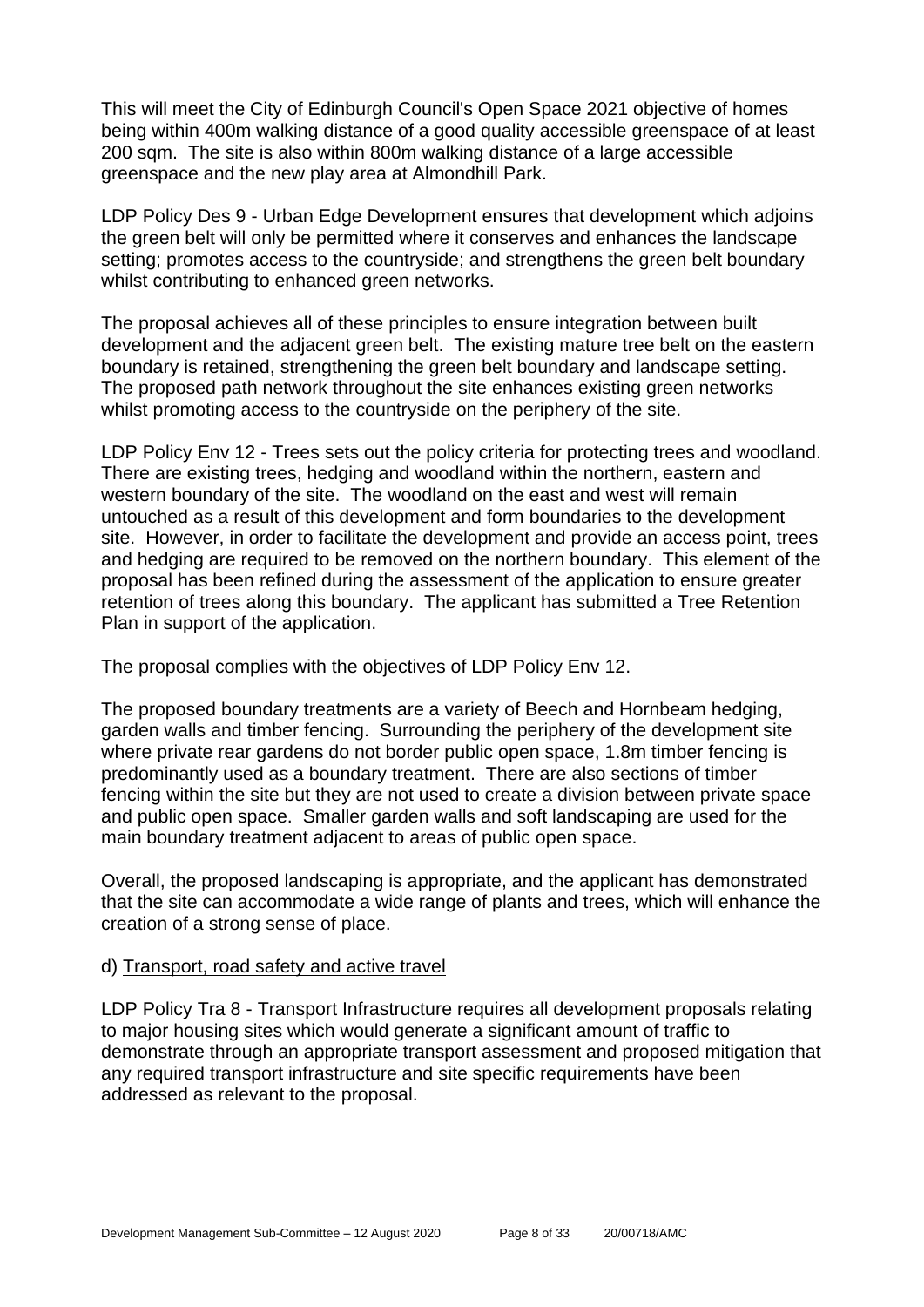A Transport Assessment was submitted and agreed with the PPP application. This assessment covered the transport impacts of up to 100 units on the development site. As this application is for 108 units, a supplementary Transport Statement has been submitted. The Roads Authority have confirmed that 8 additional units will not have any significant impact on the surrounding road infrastructure including the Kirkliston Main Street/ Station Road/ Queensferry Road junction. The upgrading of traffic signalling at this junction will be carried out prior to the occupation of the thirtieth dwelling house, as per condition 8 of the PPP consent.

The relevant developer contributions relating to transport infrastructure have been secured through the Section 75 Legal Agreement associated with the PPP application.

As per the requirement of condition 1 of the PPP consent, the proposed roads, footways, cycleways, servicing and layout of car parking and cycle parking provision meets the requirement of the Edinburgh Street Design Guidance.

Access to the site is taken from one point in the north west corner on Carlowrie Castle Road. As per condition 9 of the PPP consent, this will be provided by a means of a priority controlled junction (with a visibility splay of 2.4m by 40m), implemented prior to the occupation of the first dwelling and agreed in writing by the Planning Authority.

A pedestrian footpath is proposed to the very northern boundary of the site adjacent to the main road which connects the site to Kirkliston Main Street and a nearby bus stop. A further off road shared cycle and pedestrian path is located to the south of this path, behind the mature tree belt. A further series of shared cycle and pedestrian paths are proposed in the open space to the south of the site. These paths provide a series of active travel connections throughout the site and further afield to provide connections into the existing path network whilst ensuring the site can be well integrated with the existing settlement.

Overall the proposal is satisfactory in terms of the transport provisions, road safety and active travel.

#### e) Other Material Considerations

#### *Drainage and flooding*

The proposals have been considered by both SEPA and CEC Flooding Team. The proposed drainage and flooding details are considered acceptable. An informative is proposed to advise the developer to seek Scottish Water adoption of the SUDs system.

#### *Ecology and Biodiversity*

In relation to condition 10 of the PPP consent, Edinburgh Airport has confirmed that the submitted Bird Hazard Management Plan and SUDS details are satisfactory from an Aerodrome Safeguarding perspective and this condition can be discharged.

A Bat Survey has been submitted in support of the application and no physical evidence of current or former occupancy of bats was found in the trees surveyed, within 30m of the site. Activity was found to the west of the site. It is therefore recommended that a Bat Protection Plan is conditioned as part of the permission.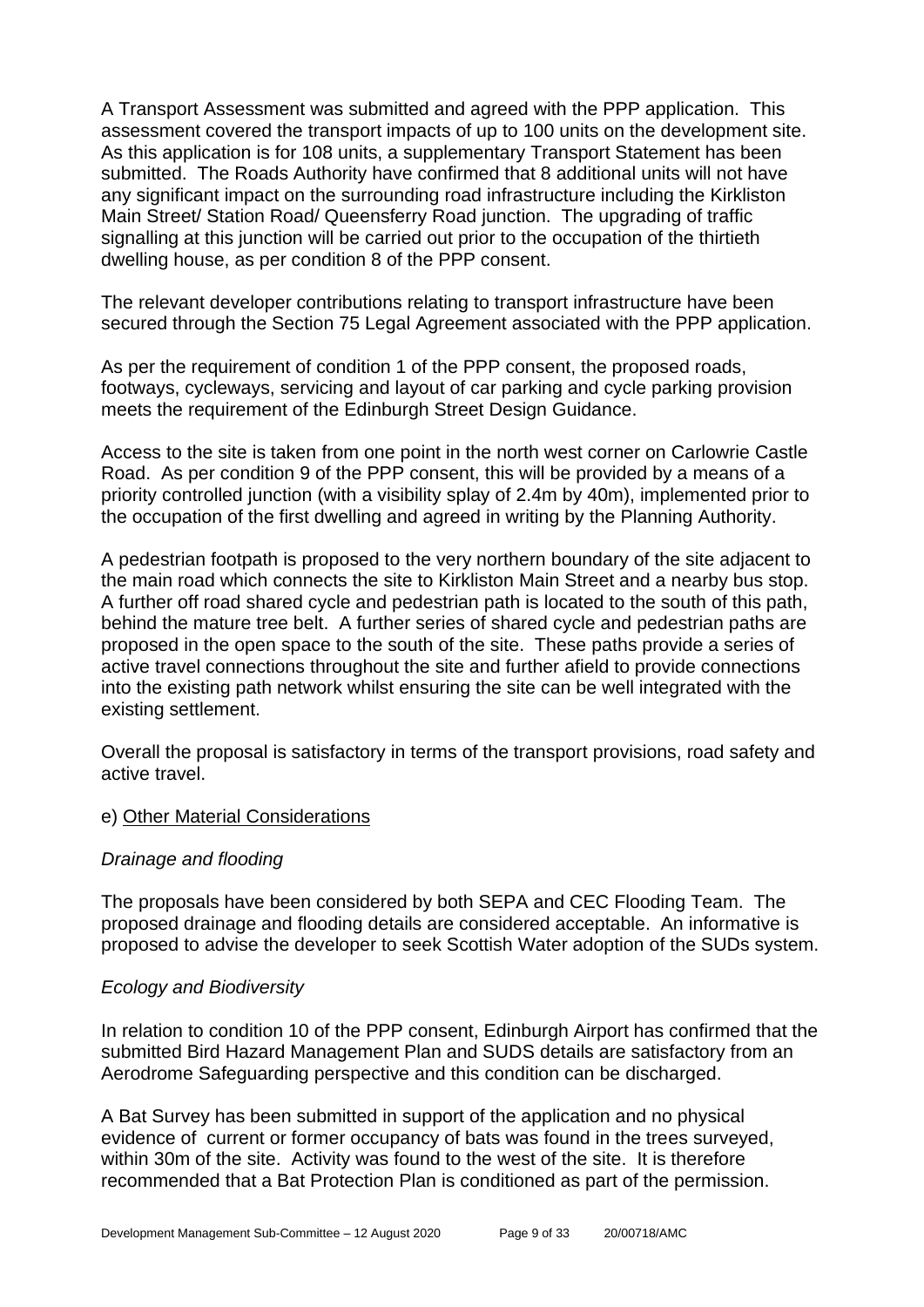#### *Noise*

In relation to condition 6 of the PPP consent, Environmental Protection Officers have confirmed that the noise assessment in relation to transport noise is satisfactory, and no further information is required concerning transport noise.

Environmental Protection is seeking additional acoustic barrier treatment to mitigate the impacts of a future proposal at the adjacent Conifox Nursery to the south of the site. This was not requested as part of the PPP application and cannot be considered as part of this AMC application.

#### *Archaeology*

A requirement of the PPP application was that the site was evaluated (metal detecting and trial trenching). This was undertaken in January 2020 and the results from this work were negative in terms of significant buried remains. The Council's Archaeologist has noted that given the negative results, there is no further requirement for archaeological mitigation.

#### *Air Quality*

LDP Policy Env 22 aims to ensure that development will not give rise to pollution of air, water and soil quality.

An Air Quality Impact Assessment was submitted with the PPP application which provided an overview of the local air quality and the impact of the development during construction and upon completion. In light of this, Environmental Protection recommended suitable informatives which were applied to the PPP consent in relation to EV charging points and mitigation measures for the period during construction.

#### *Amenity*

LDP Policy Des 5 - Development Design - Amenity states that planning permission will be granted for development where it is demonstrated that the amenity of neighbouring developments is not adversely affected and that future occupiers have acceptable levels of amenity in relation to noise, daylight, sunlight, privacy or immediate outlook.

As noted in the PPP, the development site is well screened and an acceptable distance from neighbouring residential properties, including those on Wellflats Road and has been designed to ensure that no overshadowing or overlooking of neighbouring properties will occur. Landscaped areas in the form of the mature woodland and the southern parkland provide an appropriate buffer between the proposed development and existing housing.

For future residents, all properties will benefit from the required amount of sunlight, daylight and privacy as set out in the Edinburgh Design Guidance.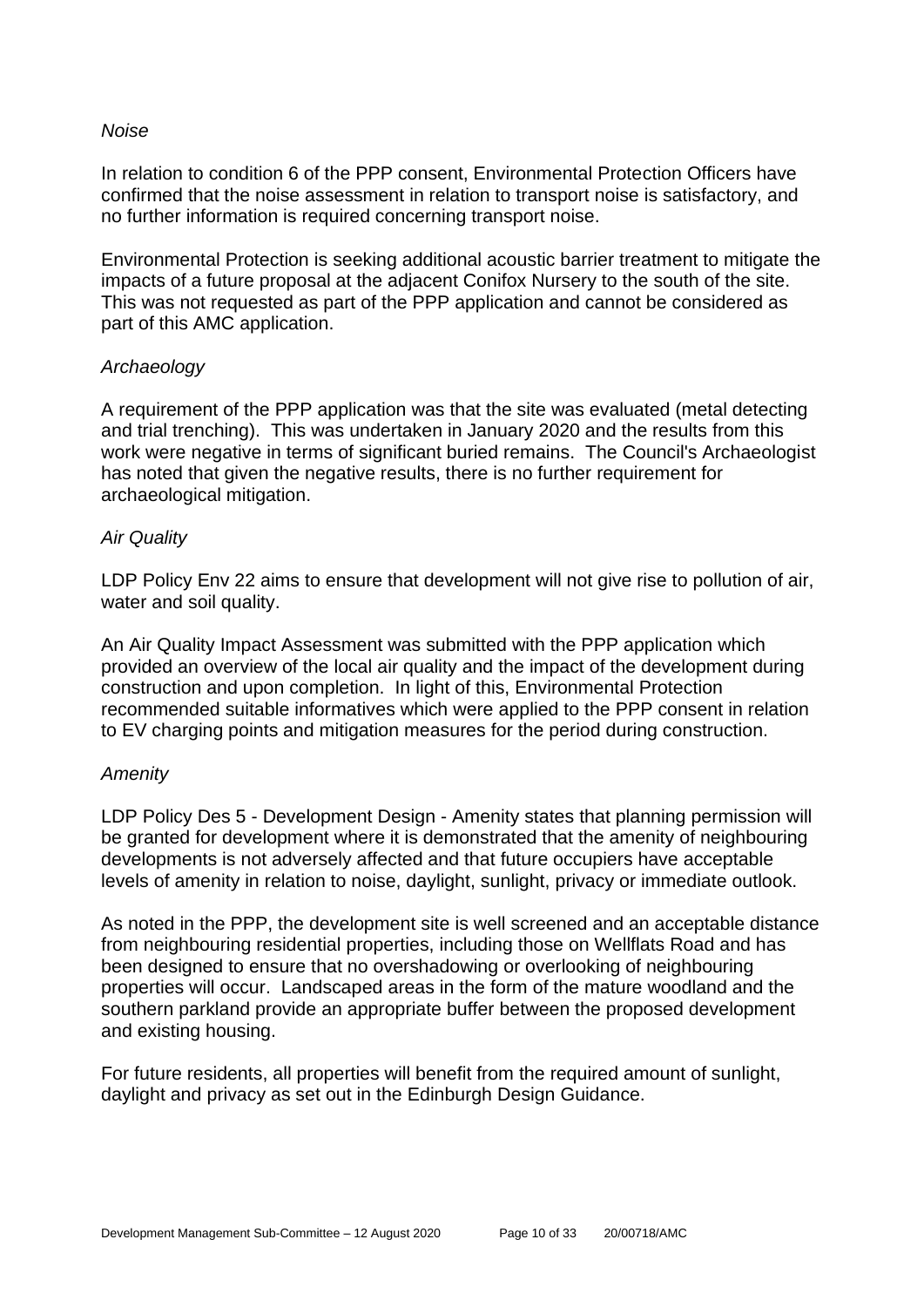Across the site, a variety of house sizes are provided to ensure a diverse and sustainable future community can be created. The overall development represents a positive contribution to meeting a range of housing needs and meets the policy requirements of LDP Policy Hou 2 - Housing Mix.

LDP Policy Hou 3 - Private Green Space supports housing development which makes adequate provision for green space to meet the needs of future residents. There is a generous provision of public open space throughout the development site including the southern parkland, pocket parks and existing mature woodland. Overall, the total open space provision on site exceeds the required 20% and satisfies the requirements of this policy. The distinction between public and private spaces also accords with LDP Policy Des 5 d).

#### *Contamination*

The applicant has submitted a supporting Phase 2 Geo- Environmental Report which found ground conditions were generally acceptable for the proposed development with isolated pockets of minor contamination with a Phase 2 Remediation Strategy proposed.

This is acceptable to Environmental Protection and a suitable condition has been recommended.

## *Local Infrastructure*

Affordable Housing - The provision of 25% on-site Affordable Housing has been secured through the Section 75 Legal Agreement associated with the PPP application.

Education - The impact of this site on education was assessed at the PPP stage and the relevant developer contributions have been secured through the Section 75 Legal Agreement.

## f) Public Comments

## **Material Comments - Objection:**

- − Lack of infrastructure and local facilities to support development addressed in section 3.3e);
- − Traffic congestion addressed in section 3.3d);
- − Increased pollution addressed in section 3.3e);
- − Lack of public transport addressed in section 3.3d);
- − Loss of mature trees addressed in section 3.3c);
- − Not good housing mix addressed in section 3.3e); and
- − Loss of prime agricultural land addressed in section 3.3a).

## **Material Comments - Support:**

− Demand for family housing in the area.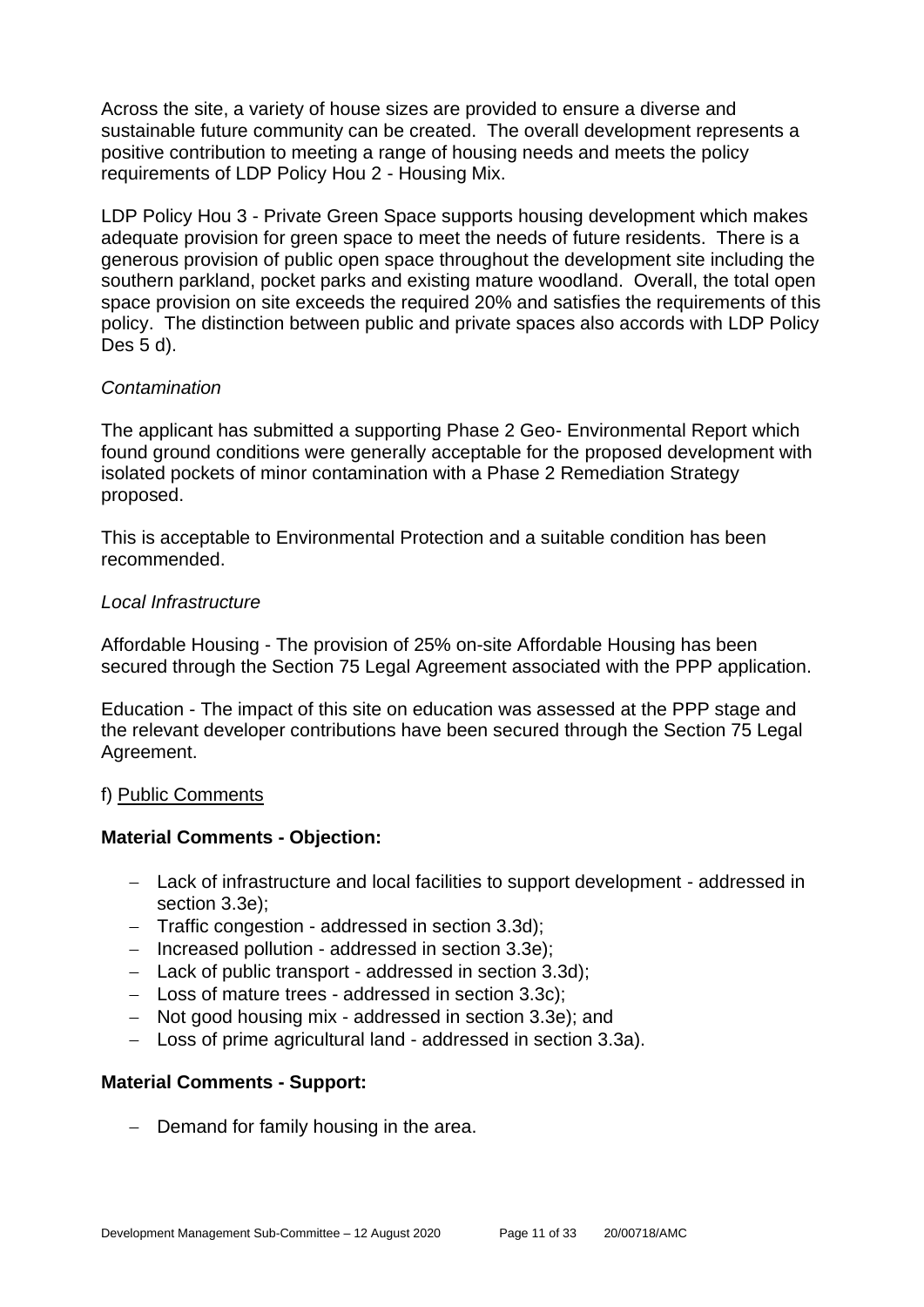## **Non-material Comments:**

- − Loss of greenbelt the principle of the development has already been granted;
- − A ring road should be built this does not form part of the proposal;
- − Financial gain for Council committee members this is not a material planning consideration; and
- − Kirkliston should get a train station this does not form part of the proposal.

## **Conclusion**

The principle of the development was granted under planning permission in principle 17/04571/PPP. The detailed matters considered under condition 1 are in accordance with the Edinburgh Local Development Plan. The proposed design, layout, landscaping and access are all acceptable. In addition, conditions 6 and 10 can be discharged. There are no material considerations which outweigh this conclusion.

It is recommended that this application be Approved subject to the details below.

## **3.4 Conditions/reasons/informatives**

## **Conditions:-**

- 1. A detailed specification, including trade names where appropriate, of all the proposed external materials shall be submitted to and approved in writing by the Planning Authority before work is commenced on site; Note: samples of the materials may be required.
- 2. Prior to the commencement of any development, a Bat Protection Plan shall be prepared to minimise the impact of the development on the maternity roost located to the south west of the development site. The Bat Protection Plan shall be prepared in consultation with the Planning Authority and shall be implemented prior to the commencement of development.

## **Reasons**:-

- 1. In order to enable the planning authority to consider this/these matter/s in detail.
- 2. In order to safeguard a protected species.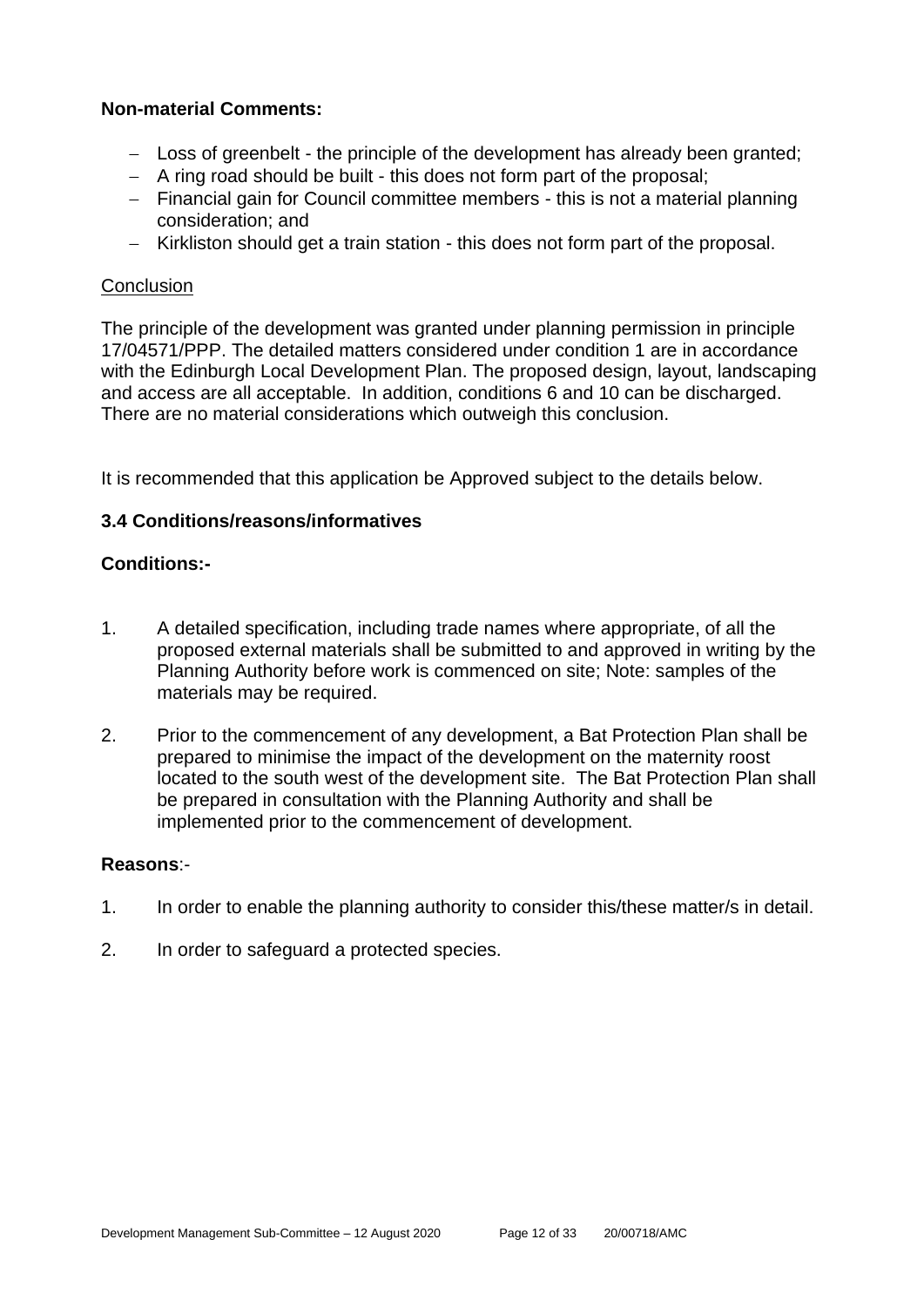## **Informatives: -**

It should be noted that:

- 1. No development shall take place on the site until a 'Notice of Initiation of Development' has been submitted to the Council stating the intended date on which the development is to commence. Failure to do so constitutes a breach of planning control, under Section 123(1) of the Town and Country Planning (Scotland) Act 1997.
- 2. As soon as practicable upon the completion of the development of the site, as authorised in the associated grant of permission, a 'Notice of Completion of Development' must be given, in writing to the Council.
- 3. The development hereby permitted shall be commenced no later than the expiration of two years from the date of this consent or from the date of subsequent approval of matters specified in conditions, or three years from the date of planning permission in principle, whichever is the later.
- 4. In accordance with the Council's LTS Travplan3 policy, the applicant should consider developing a Travel Plan including provision of pedal cycles (inc. electric cycles), secure cycle parking, public transport travel passes, a Welcome Pack, a high-quality map of the neighbourhood (showing cycling, walking and public transport routes to key local facilities), timetables for local public transport.
- 5. The applicant should note that new road names will be required for the development and this should be discussed with the Council's Street Naming and Numbering Team at an early opportunity.
- 6. The developer should seek Scottish Water adoption of the SUDs system.

## **Financial impact**

## **4.1 The financial impact has been assessed as follows:**

The application is subject to a legal agreement for developer contributions.

## **Risk, Policy, compliance and governance impact**

**5.1** Provided planning applications are determined in accordance with statutory legislation, the level of risk is low.

## **Equalities impact**

## **6.1 The equalities impact has been assessed as follows:**

The proposal has been considered in terms of equalities and human rights and no adverse effects are identified. The applicant will be required to comply with the provisions of the Equality Act 2010 and Building Regulation Standards.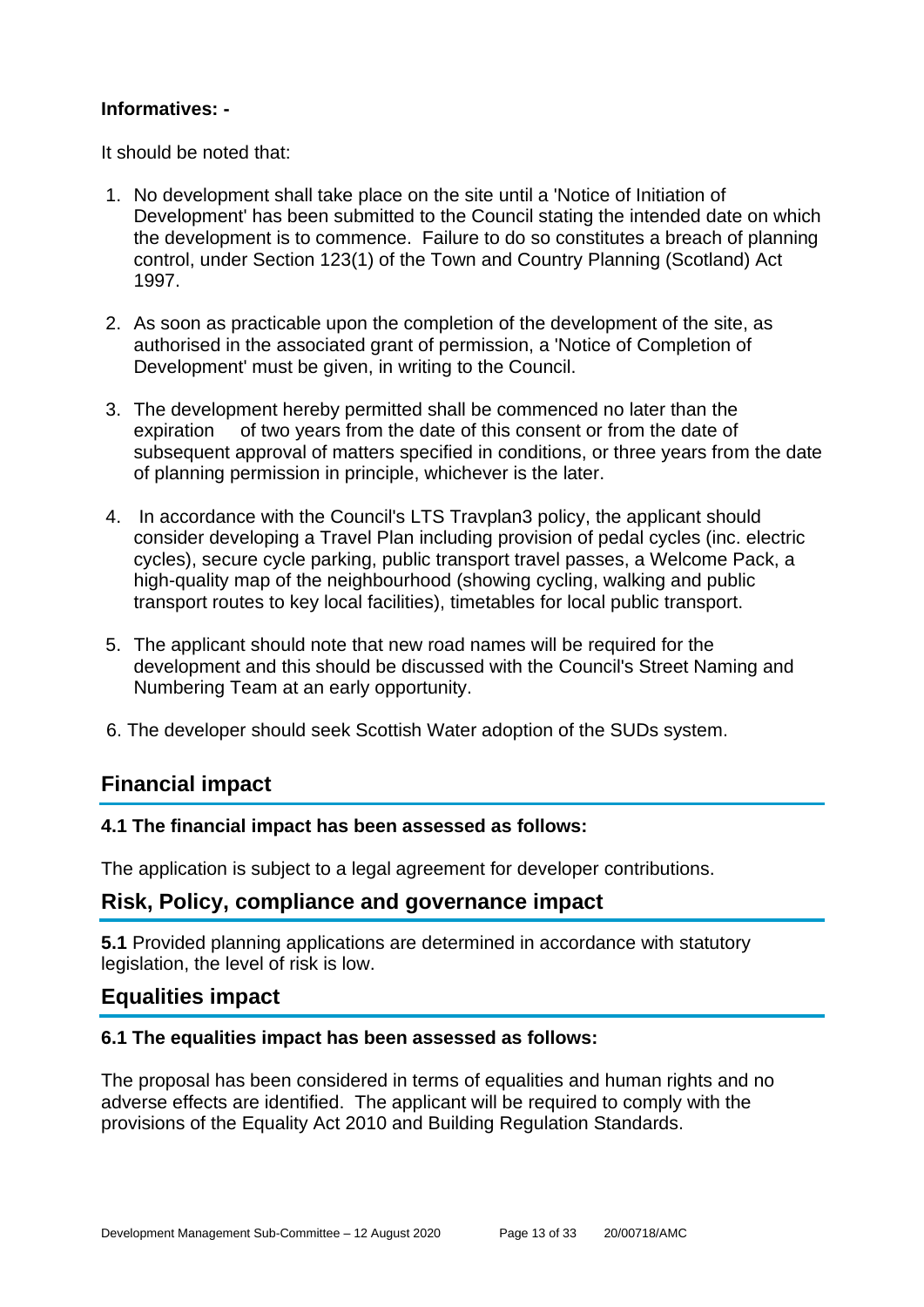## **Sustainability impact**

## **7.1 The sustainability impact has been assessed as follows:**

This application meets the sustainability requirements of the Edinburgh Design Guidance.

## **Consultation and engagement**

## **8.1 Pre-Application Process**

Pre-application discussions took place on this application.

## **8.2 Publicity summary of representations and Community Council comments**

31 representations were received. 29 of these were objections, one expressed support for the proposal and one neutral representation was received.

## **Background reading/external references**

- To view details of the application, go to
- [Planning and Building Standards online services](https://citydev-portal.edinburgh.gov.uk/idoxpa-web/search.do?action=simple&searchType=Application)
- [Planning guidelines](http://www.edinburgh.gov.uk/planningguidelines)
- [Conservation Area Character Appraisals](http://www.edinburgh.gov.uk/characterappraisals)
- **[Edinburgh Local Development Plan](http://www.edinburgh.gov.uk/localdevelopmentplan)**
- **[Scottish Planning Policy](http://www.scotland.gov.uk/Topics/Built-Environment/planning/Policy)**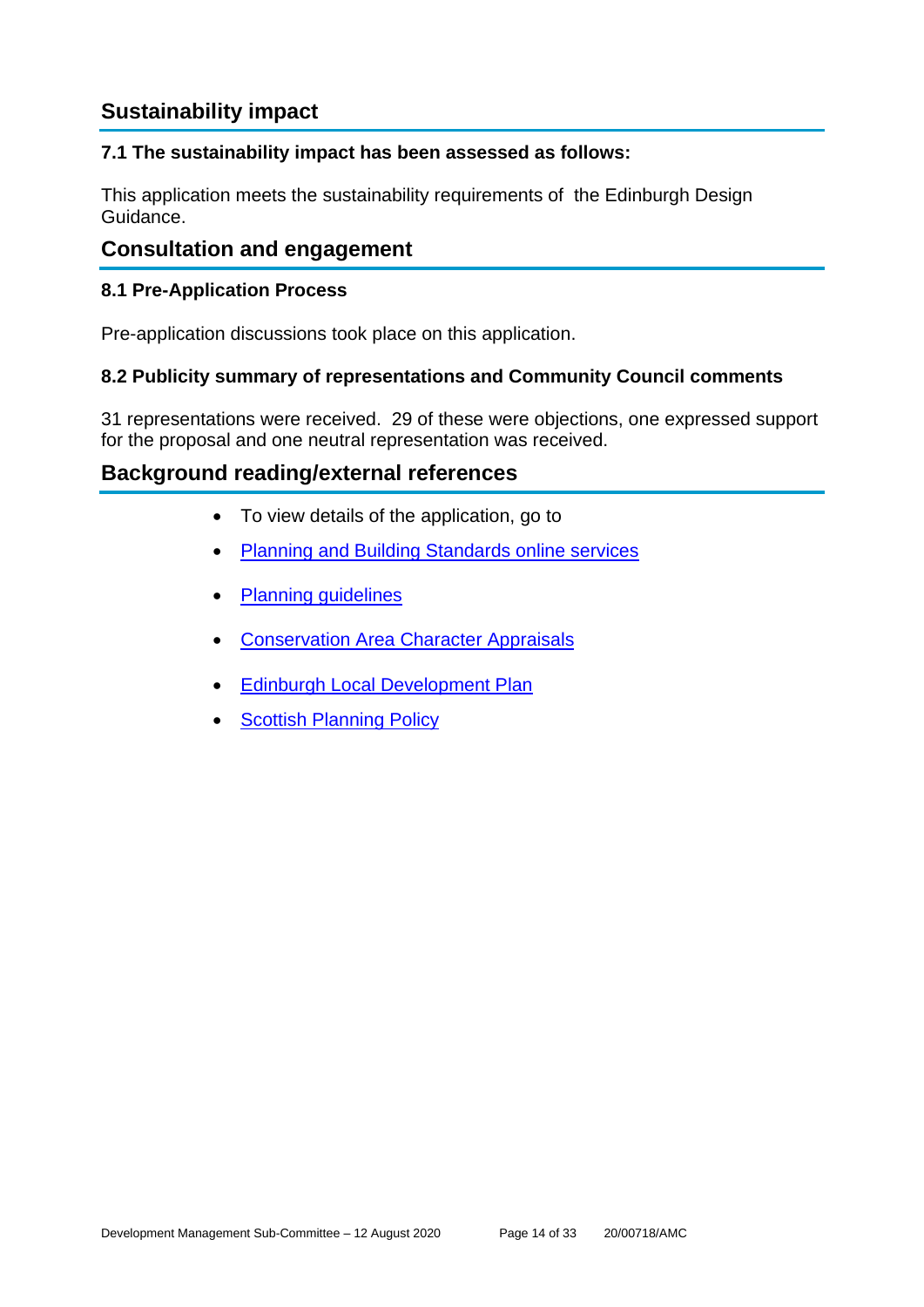| <b>Statutory Development</b><br><b>Plan Provision</b> | Edinburgh Local Development Plan.                                                                                                  |
|-------------------------------------------------------|------------------------------------------------------------------------------------------------------------------------------------|
| Date registered                                       | 19 February 2020                                                                                                                   |
| <b>Drawing numbers/Scheme</b>                         | 1,2,3c,4b-6b,7c,8b-11b,12,13a,14a,15-21,22a,23a,<br>24-35,36b,37,38b,39,40b,41-<br>47,48a,49a,50b,51b,53,54a,55,56a,<br>57,58a,59, |
|                                                       | Scheme 2                                                                                                                           |

**David R. Leslie** Chief Planning Officer PLACE The City of Edinburgh Council

Contact: Nicola Orr, Planning Officer E-mail:nicola.orr@edinburgh.gov.uk

## **Links - Policies**

## **Relevant Policies:**

## **Relevant policies of the Local Development Plan.**

LDP Policy Des 1 (Design Quality and Context) sets general criteria for assessing design quality and requires an overall design concept to be demonstrated.

LDP Policy Des 4 (Development Design - Impact on Setting) sets criteria for assessing the impact of development design against its setting.

LDP Policy Des 5 (Development Design - Amenity) sets criteria for assessing amenity.

LDP Policy Des 7 (Layout design) sets criteria for assessing layout design.

LDP Policy Des 8 (Public Realm and Landscape Design) sets criteria for assessing public realm and landscape design.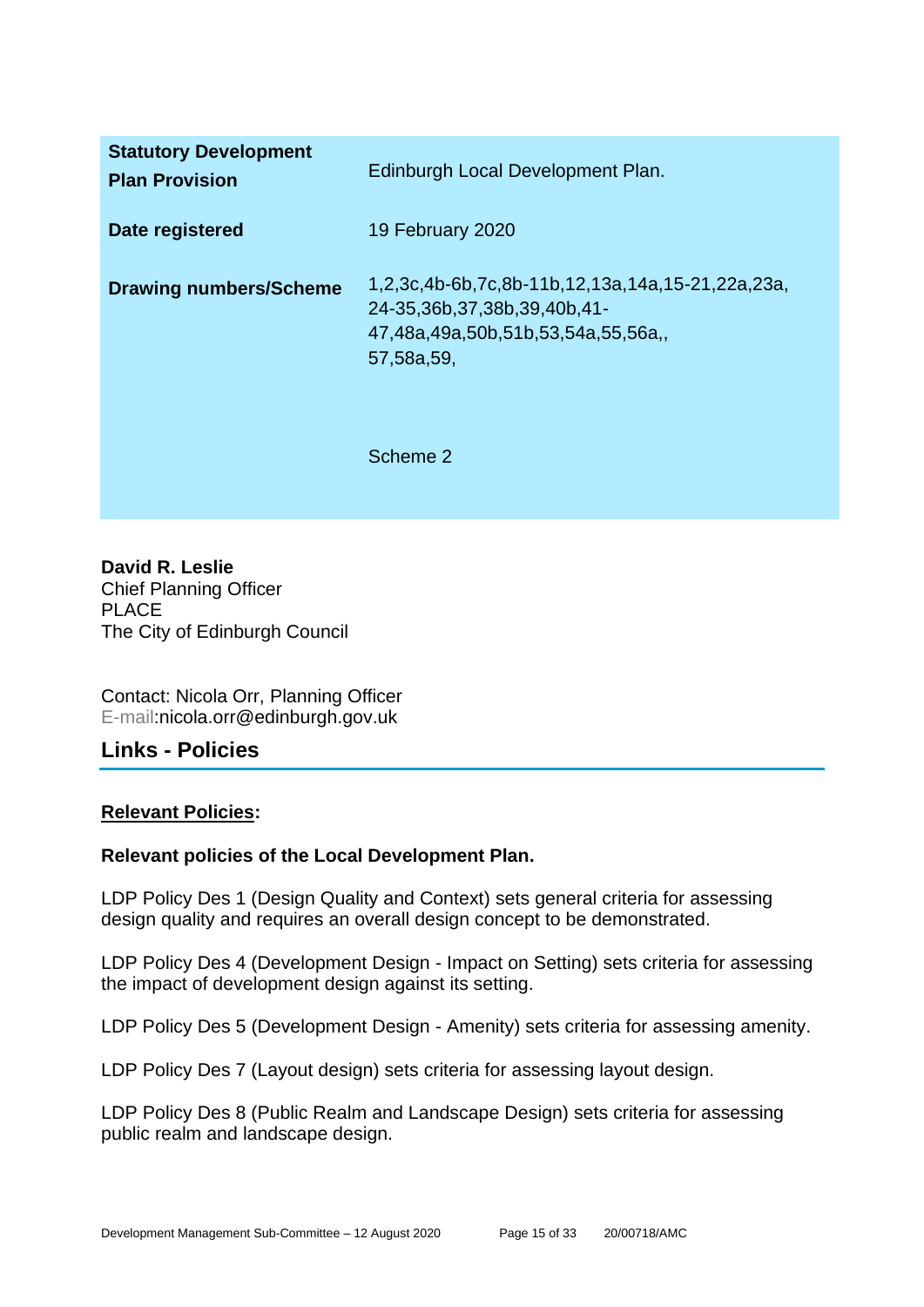LDP Policy Des 9 (Urban Edge Development) sets criteria for assessing development on sites at the Green Belt boundary.

LDP Policy Env 12 (Trees) sets out tree protection requirements for new development.

LDP Policy Tra 8 (Provision of Transport Infrastructure) sets out requirements for assessment and mitigation of transport impacts of new development.

LDP Policy Env 22 (Pollution and Air, Water and Soil Quality) sets criteria for assessing the impact of development on air, water and soil quality.

LDP Policy Hou 2 (Housing Mix) requires provision of a mix of house types and sizes in new housing developments to meet a range of housing needs.

LDP Policy Hou 3 (Private Green Space in Housing Development) sets out the requirements for the provision of private green space in housing development.

## **Relevant Non-Statutory Guidelines**

**Non-Statutory guidelines** Edinburgh Design Guidance supports development of the highest design quality and that integrates well with the existing city. It sets out the Council's expectations for the design of new development, including buildings, parking, streets and landscape, in Edinburgh.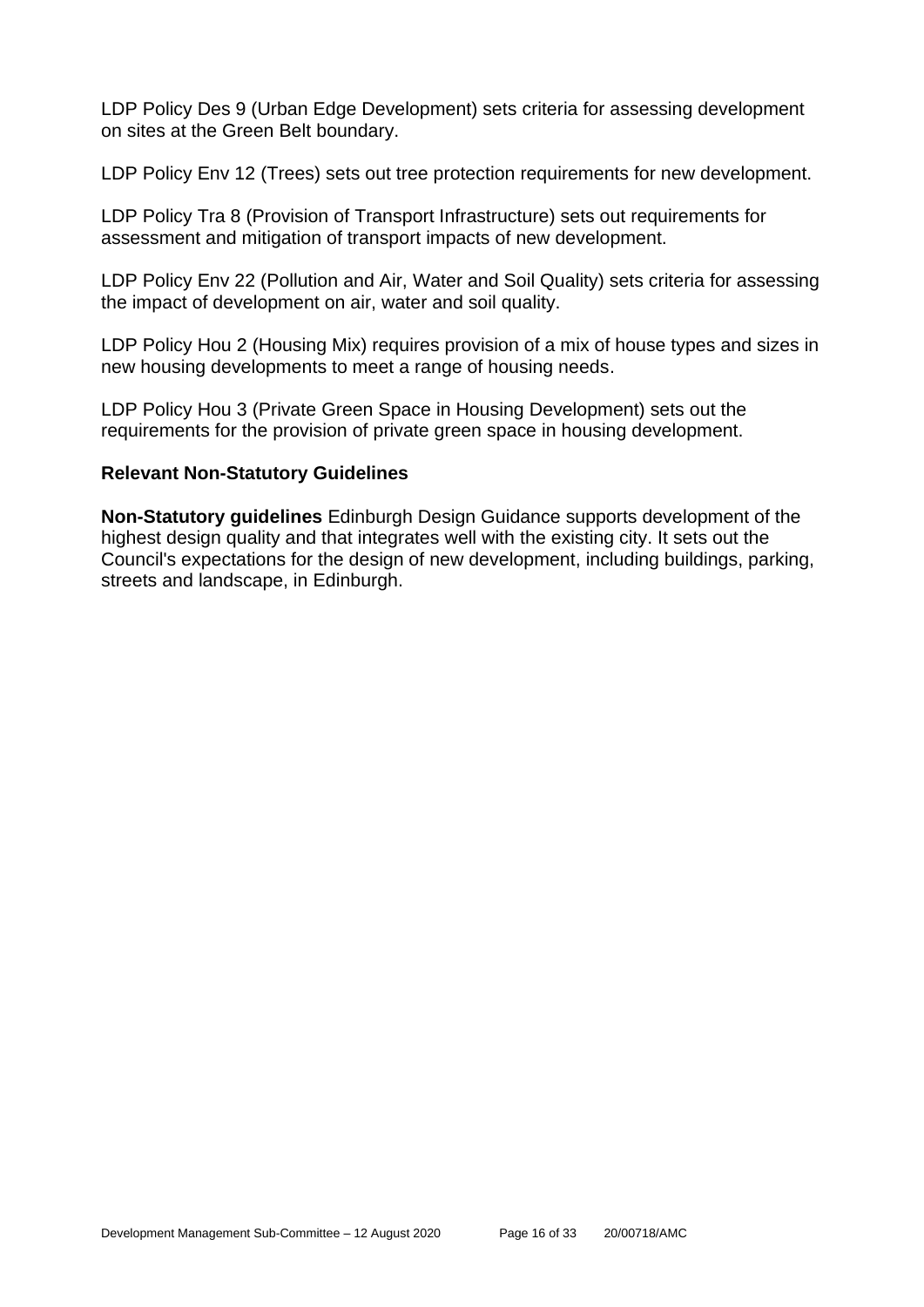# **Appendix 1**

**Application for Approval of Matters Specified in Conds 20/00718/AMC At Land 135 Metres Northeast Of 28, Wellflats Road, Kirkliston Approval of matters specified in conditions 1, 6 and 10 of consent 17/04571/PPP comprising residential development, landscaping, access and associated works.**

## **Consultations**

## **Edinburgh Airport response**

*The Bird Hazard Management Plan and SUDS are satisfactory from an Aerodrome Safeguarding perspective, therefore we are happy to discharge these conditions.*

#### **The Coal Authority response**

*The Coal Authority Response: Material Consideration*

*I* can confirm that the above planning application has been sent to us incorrectly for *consultation. The application site does not fall within the defined Development High Risk Area and is located instead within the defined Development Low Risk Area. This means that there is no requirement under the risk-based approach that has been agreed with the LPA for a Coal Mining Risk Assessment to be submitted or for The Coal Authority to be consulted.*

*The Coal Authority Recommendation to the LPA*

In accordance with the agreed approach to assessing coal mining risks as part of the *development management process, if this proposal is granted planning permission, it will be necessary to include The Coal Authority's Standing Advice within the Decision Notice as an informative note to the applicant in the interests of public health and safety.*

#### **Environmental Protection comment**

*The main concern we had with this proposed development was the potential impact the neighbouring outdoor adventure park would have on the proposed development. Will the applicant be providing any assessment on this? The noise impact assessment for the transport noise is satisfactory, and no further information is required concerning transport noise.*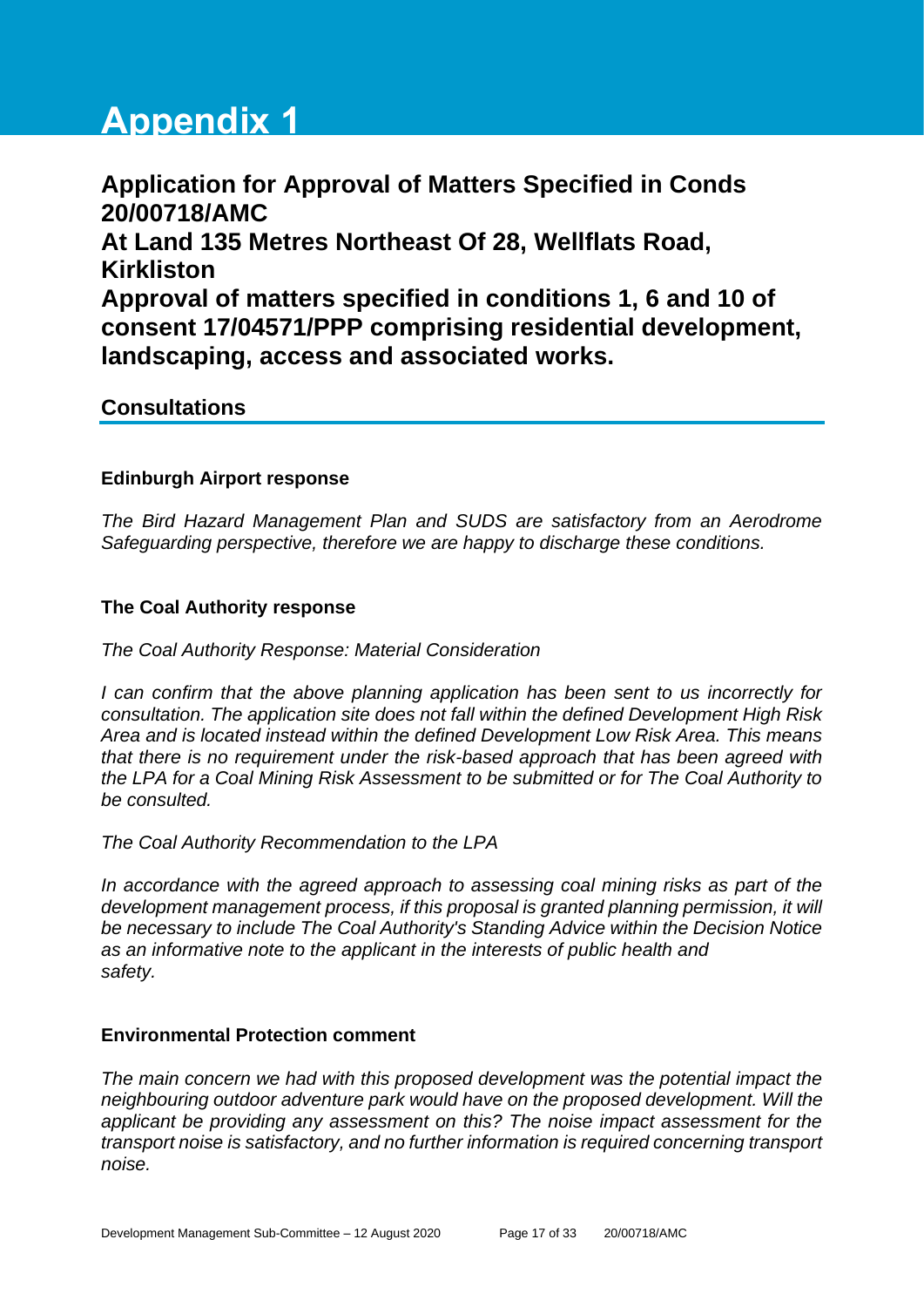*The site investigation report has been forwarded onto our contaminated land officer, please note that the contaminated land seems to be mentioned twice in the conditions, we would want to ensure that the condition we recommended was the one the applicant was working towards. Although technically this cannot be discharged until developed out.*

*I* can't seen any information regarding the required at least one in six electric vehicle *charging points, this is required as pe the Edinburgh Design Standards. Can the applicant please provide a drawing showing the location of all the 7Kw type two charging point?*

*Below are the original conditions Environmental Health recommended;*

*1. Prior to the commencement of construction works on site:* 

*a) A site survey (including intrusive investigation where necessary) must be carried out to establish, either that the level of risk posed to human health and the wider environment by contaminants in, on or under the land is acceptable, or that remedial and/or protective measures could be undertaken to bring the risks to an acceptable level in relation to the development; and* 

*b) Where necessary, a detailed schedule of any required remedial and/or protective measures, including their programming, must be submitted to and approved in writing by the Planning Authority.* 

*2. All parking spaces shall be served by 7Kw electric vehicle charging sockets and shall be installed and operational in full prior to the development being occupied.* 

*3. During construction, it will be necessary to apply a package of mitigation measures to minimise dust emissions these details shall be submitted at the detailed stage.* 

*4. Detailed noise assessments will be required at the detailed planning stage, to assess internal noise and vibration impacts from transport noise, on the proposed residential developments. This must identify appropriate mitigation measures.* 

*5. Detailed noise assessments will be required at the detailed planning stage, to assess noise impacts from the children's adventure play area (Conifox) from operational noise, on the proposed residential developments. This must identify appropriate mitigation measures.*

## **Environmental Protection updated comment**

*The applicant has submitted a Preliminary Environmnetal Risk Assessment study in support of the consent 17/04571/PPP, referring to condition 4a, while a follow on Phase II Geo-Environmental Report was supplied for consideration in support of the subsequent application 20/00718/AMC, also referring to condition 4a.*

*Further to review of the background to the site including previous use, alongside the risk assessments available with respect to land contamination based upon the findings of the site investigation within the Phase II Geo-Environmnetal Report, it is accepted that there is a reasonable basis for progression toward preparation of a detailed strategy and plan*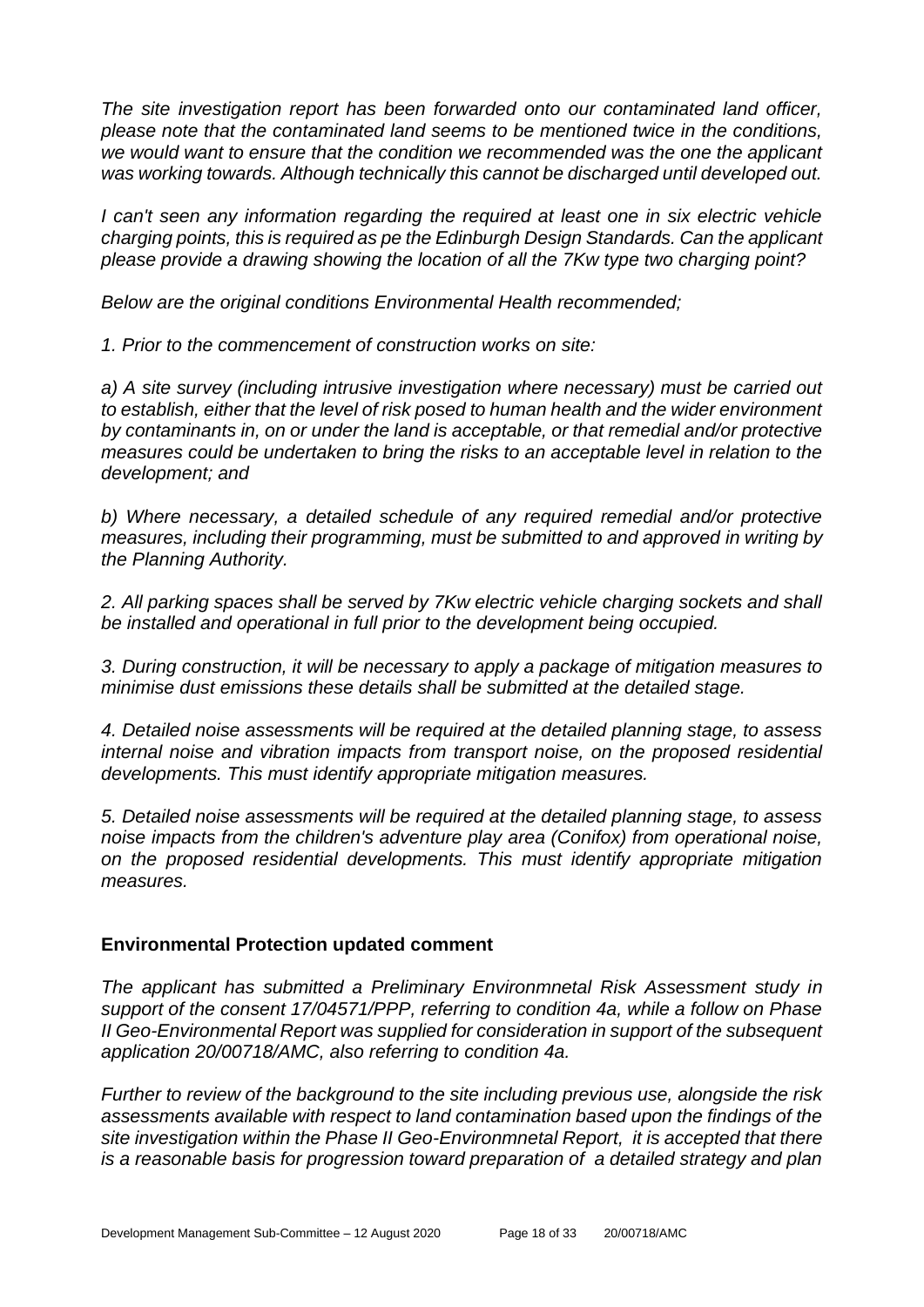*of remediation and verification in order to mitigate identified risks form land contaminants to an acceptable level within the context of the proposal.*

*Therefore , the recommendation for production of a 'Phase II Remediation Strategy' report on page 16 of the Phase II Geo-Environmnetal Report is acceptable to Environmental Protection.* 

*Given the necessary requirement to agree a detailed schedule of remediation measures under planning condition 4b, and that completion of any such schedule of remediation should be adequately verified in accordance with UK regulatory guidance for the risk management of land contamination within DEFRA/Environment Agency report CLR11, it is recommended that the following planning condition remains attached to the application 20/00718/AMC in accordance with the previous consultation response from Environmental Protection:* 

*To address the potential risks from land contaminants defined by the risk assessment*  within the Phase II Geo-Environmental Report (CCG, February 2020), the following *information should be presented:* 

*1.* 

*a) Prior to commencement of development:*

*A detailed schedule of any remedial and/or protective measures, including their programming, must be submitted to and approved in writing by the Head of Planning.*

*b) Any required remedial and/or protective measures shall be implemented in accordance with the approved schedule and documentary evidence to certify those works shall be provided to the satisfaction of the Head Planning.*

## **Environmental Protection further comment**

*Environmental Protection are satisfied that that condition 6 on traffic noise can be discharged based on the earlier supporting noise impact assessment. Condition 1 is regarding landscaping and does cover any required acoustic barriers. This is were Environmental Protection have concerns with regards the neighbouring adventure park, not its current use but what it has consent for. The neighbouring adventure park has consent to introduce go-karts, quadbike and tractor rides around the adventure park. There are no restrictions on where these activities can be located or on the hours of use. Environmental Protection did not support this proposal as can be seen below (17/04223/FUL). The type of noise these uses create can be really intrusive and difficult to measure using existing noise guidelines.* 

*The latest noise impact assessment submitted with this AMC application has highlighted another application on the adventure park (19/02606/FUL) which was not as big an issue for Environmental Protection as it was internalising an number of activities that the adventure park could always offer and was in a fixed place. The big issue we had was with the earlier 17/04223/FUL application. This 2017 application was consented before the Wellflats PPP application was consented so the onus is on the Wellflats to mitigate the noise. Environmental Protection are of the opinion that an acoustic barrier will be required as a minimum and located along the boundary between the two sites. This will*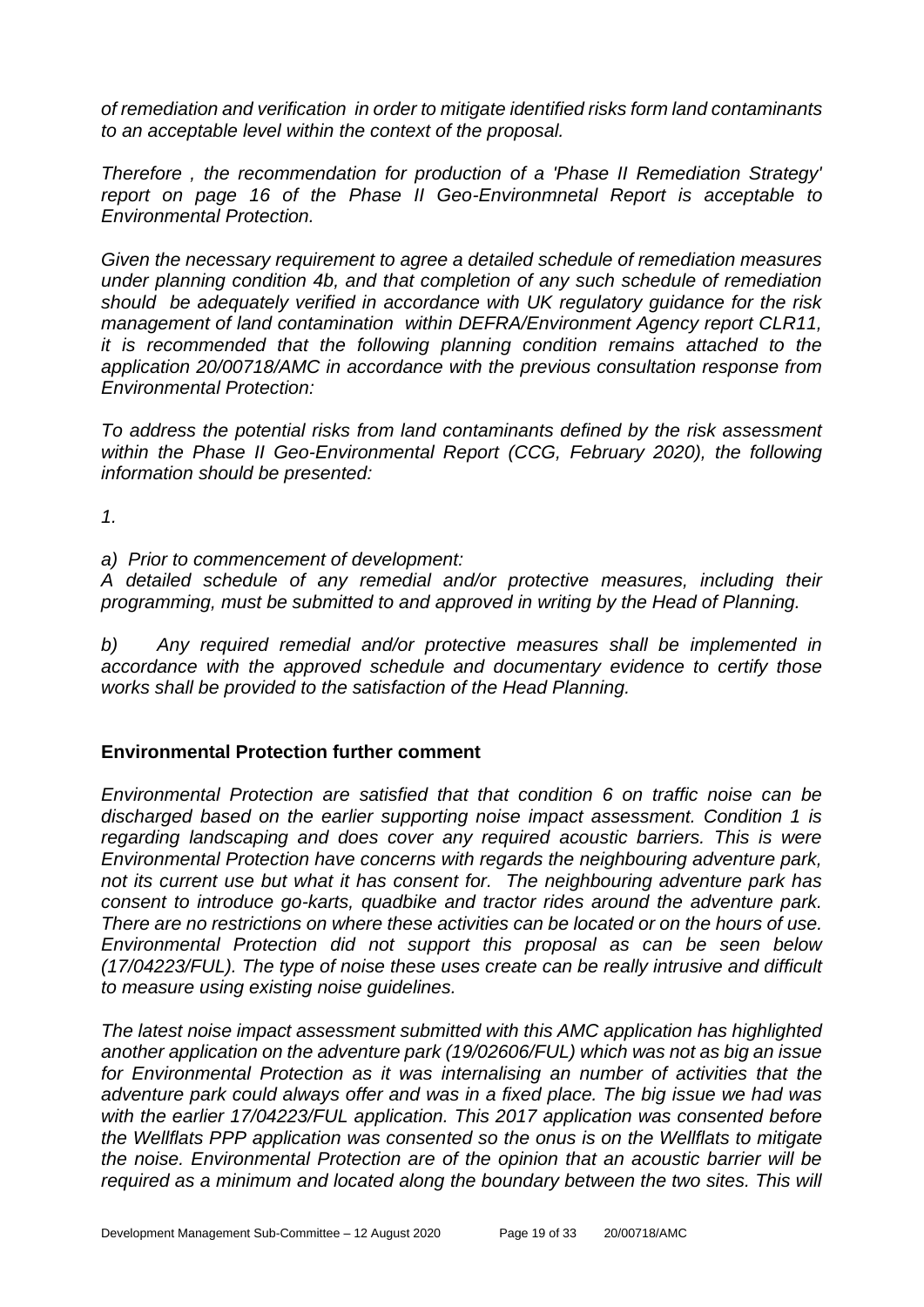*reduce the impacts the consented uses being introduced into the adventure park on the amenity of future tenants.* 

*If developed with no acoustic barrier it is likely that complaints will be received from future occupiers. It will be difficult for Environmental Health to even demonstrate a nuisance under the Environmental Protection Act due to the nature of the noise. From looking at the noise reports from the adventure park the proposed uses could be extremely noisy.*

#### *17/04223/FUL - Adventure Park introduction of go-karts, quadbikes and tractor rides*

*The applicant proposes introducing a number of potentially noisy operations onto a site currently used as an outdoor activity centre and garden centre. The site is located within a remote area which already has outdoor leisure use established. The plans do not provide specific details on the proposed final layouts and design. It is noted that there are some residential properties located near the periphery of the site where some of the newly proposed uses may be located. It is not possible to recommend conditions restricting the specific uses to certain areas within the application boundary.* 

*Environmental Protection had raised concerns that the proposed uses may adversely impact the neighbouring residents. The applicant subsequently submitted a supporting noise impact assessment. The noise impact assessment has assessed the potential noise breakout from the proposed outdoor petrol go-kart and quad bikes only.* 

*The noise impact assessment has modelled the noise levels of a 16 hour period and focused on the impacts on residential properties to the south of the property. The noise impact assessment has concluded that this residential property will not be adversely affected. The main reasons stated for this are due to its distance from the gokarts/quad bikes, intervening industrial buildings providing a barrier, the residential property being exposed to high background levels of noise due to aircraft noise and that the go-kart quad bikes will only be used for short periods of time. The applicants noise impact assessment has advised that one go-kart going are the track will be over 100dB.* 

*The applicant has also concluded that no acoustic mitigation will be required. Environmental Protection are concerned that the noise impact assessment has not fully considered the worst case scenarios and possible impacts on residential properties to the north. These properties are not exposed to the higher background aircraft noise or have any intervening buildings between them and the proposed noise sources. The assessment has not consider the impacts that all the proposed operations will have on the amenity of all the nearby residential properties. The assessment has not considered all the potential noise impacts for example dog barking. The noise impact assessment has based its conclusions on a 16 hour measurement.* 

*This type of measurement is acceptable to measure continuing sounds, such as road traffic noise or types of more-or-less continuous industrial noises. However, when there are distinct events to the noise, as with go-karts, quad bikes and dog barking noise, measures of individual events such as the maximum noise level (LAmax), or the weighted sound exposure level, should also be obtained in addition to LAeq,T.* 

*Therefore, Environmental Protection still has concerns due to the likely adverse impacts it will have on neighbouring amenity.*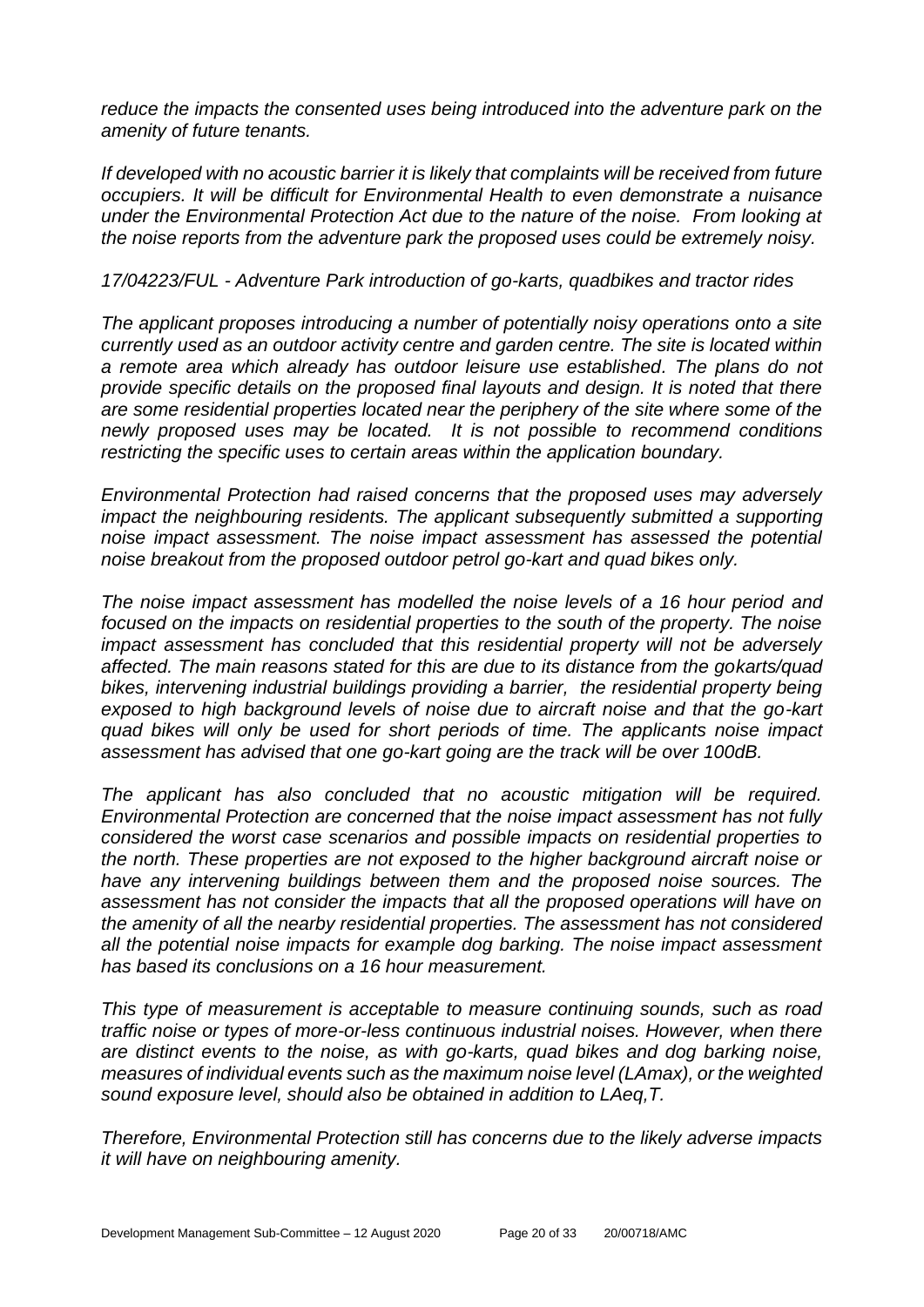#### *19/02606/FUL*

*Environmental Protection had raised concerns with the potential noise impacts the consented application to extend the adventure would have on neighbouring residents (17/04223/FUL). The consented proposal includes extending existing adventure park into two field west of the site. New approved activities include: a dog agility area, fortress (currently with planning approval on another part of the site) fortress, petrol go-karts, mini quad bikes, tractor + quad bike trailer rides, crazy golf, remote control cars, laser tag, jump pillow and a flying fox.* 

*The applicant has consent to introduce a number of noisy operations onto a site currently used as an outdoor activity centre and garden centre. It is noted that the location of this proposed hard standing is furthest away from the sensitive receptors. The proposed operations for this specific proposal would likely have no impact on residential amenity.* 

*Although, Environmental Protection are concerned that the wider proposed uses may adversely impact upon the residential amenity of the neighbouring residents, this specific proposal would not be a cause for concern.* 

*Therefore, Environmental Protection offers no objection.* 

## **Scottish Water comment**

*Scottish Water has no objection to this planning application; however, the applicant should be aware that this does not confirm that the proposed development can currently be serviced and would advise the following:*

*Water*

*There is currently sufficient capacity in the Balmore Water Treatment Works. However, please note that further investigations may be required to be carried out once a formal application has been submitted to us.*

*Foul*

*There is currently sufficient capacity in the Newbridge Waste Water Treatment Works. However, please note that further investigations may be required to be carried out once a formal application has been submitted to us.*

*The applicant should be aware that we are unable to reserve capacity at our water and/or waste water treatment works for their proposed development. Once a formal connection application is submitted to Scottish Water after full planning permission has been granted, we will review the availability of capacity at that time and advise the applicant accordingly.*

*Infrastructure within boundary*

*According to our records, the development proposals impact on existing Scottish Water assets.*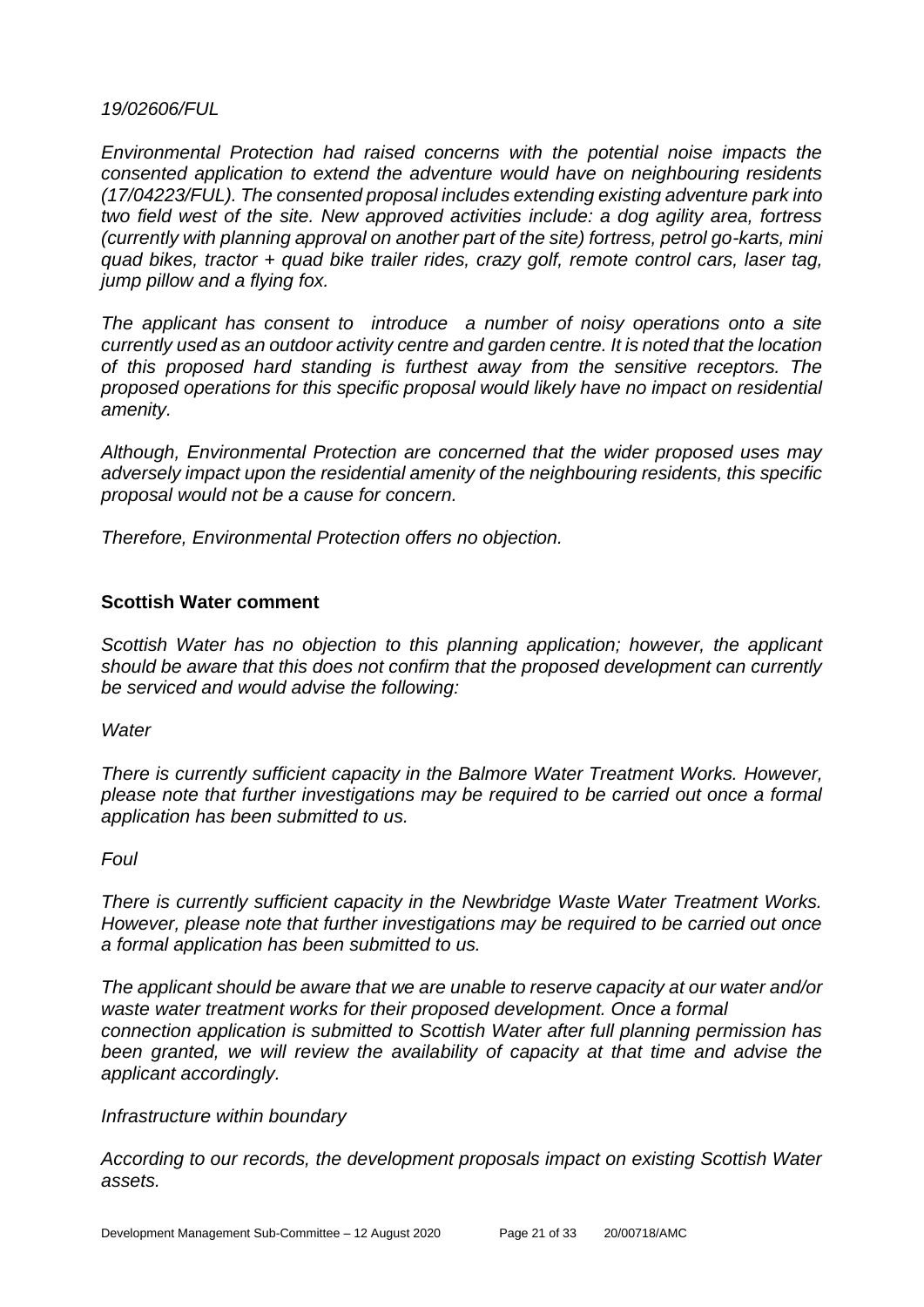*The applicant must identify any potential conflicts with Scottish Water assets and contact our Asset Impact Team directly at service.relocation@scottishwater.co.uk.* 

*The applicant should be aware that any conflict with assets identified may be subject to restrictions on proximity of construction.*

#### *Surface Water*

*For reasons of sustainability and to protect our customers from potential future sewer flooding, Scottish Water will not accept any surface water connections into our combined sewer system.*

*There may be limited exceptional circumstances where we would allow such a connection for brownfield sites only, however this will require significant justification taking account of various factors including legal, physical, and technical challenges. However it may still be deemed that a combined connection will not be accepted. Greenfield sites will not be considered and a connection to the combined network will be refused.*

*In order to avoid costs and delays where a surface water discharge to our combined sewer system is proposed, the developer should contact Scottish Water at the earliest opportunity with strong evidence to support the intended drainage plan prior to making a connection request. We will assess this evidence in a robust manner and provide a decision that reflects the best option from environmental and customer perspectives.*

*Next Steps:*

*10 or more domestic dwellings:*

*For developments of 10 or more domestic dwellings (or non-domestic equivalent) we require a Pre-Development Enquiry (PDE) Form to be submitted directly to Scottish Water prior to any formal Technical Application being submitted. This will allow us to fully appraise the proposals.*

*Where it is confirmed through the PDE process that mitigation works are necessary to support a development, the cost of these works is to be met by the developer, which Scottish Water can contribute towards through Reasonable Cost Contribution regulations.*

#### **Archaeology comment**

*Although this AMC application does not directly request the discharging of the archaeological condition (3) attached to this application, the results of this work may have had impact upon the master-planning (re condition 1) in terms of preservation. Accordingly, it was a requirement that the site be evaluated (metal detecting and trial trenching) as part of this process. This was undertaken in January 2020 by AOC Archaeology with the draft DSR (AOC ref 24856) submitted in late February. The results from this work were negative in terms of significant buried remains and indicated that the area had been subject to detecting in the past.*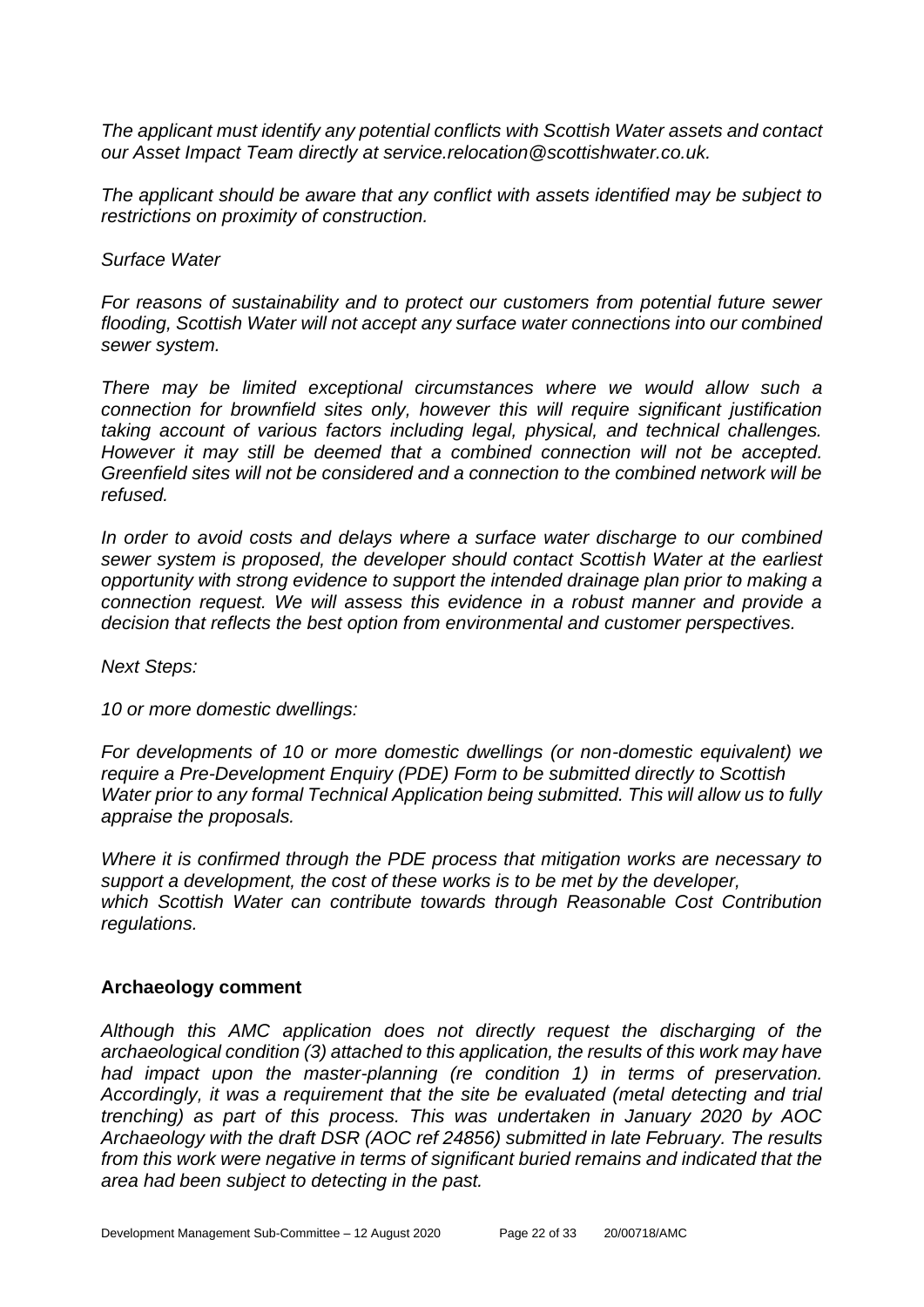*Given the negative results, there is no further requirement for archaeological mitigation and no impact therefore upon the areas covered by these three conditions.*

## **Flood Prevention comment**

*I have reviewed the documents on the portal and have the following comments to be reviewed by the applicant:* 

*1. A 30% climate change uplift has been used in the Drainage Assessment. Following the release of UKCP18 and SEPA's revised climate change guidance, CEC Flood Prevention now request a 40% uplift for climate change be considered in Surface Water Management Plans and Flood Risk Assessments. This 40% uplift should be applied to both rainfall intensity and fluvial flows. The latest 'Flood Risk and Surface Water Management Plan Requirements' (CEC, 2019) is linked in my signature below. Could the applicant please confirm whether the current drainage proposals can also accommodate the 1:200-year event with a 40% allowance for climate change.*

*2. The applicant has not completed a self-certification checklist for this application covering the design of the surface water network. The checklist should be completed to provide a summary of the information submitted in support of the application. I have attached a copy of the checklist, to be completed by the applicant.*

*3. Could you confirm who will adopt and maintain the surface water drainage network, including SuDS.*

## *Updated Consultation*

*Appreciate it may not be possible to get written confirmation from Scottish Water that they are willing to adopt the SuDS basin. If appropriate, could a condition be applied to this application?* 

*CEC Flood Prevention have no other concerns over this application - which can proceed to determination, with no further comments from our department.* 

## **SEPA comment**

*We note that we removed our objection to the planning in principle application (ref: 17/04571/PPP) on 11 January 2018 and we did not request any planning conditions.* 

## *Flood risk*

*However, we have reviewed the information provided and we are satisfied that the conditions which relate to flood risk have been fulfilled. The development is outwith the 1 in 200 year plus 20% and finished floor levels are appropriate. We wish to note that the flood risk assessment provided with the planning application is dated June 2017. The FRA which enabled us to removed was dated November 2017.*

*Surface water drainage*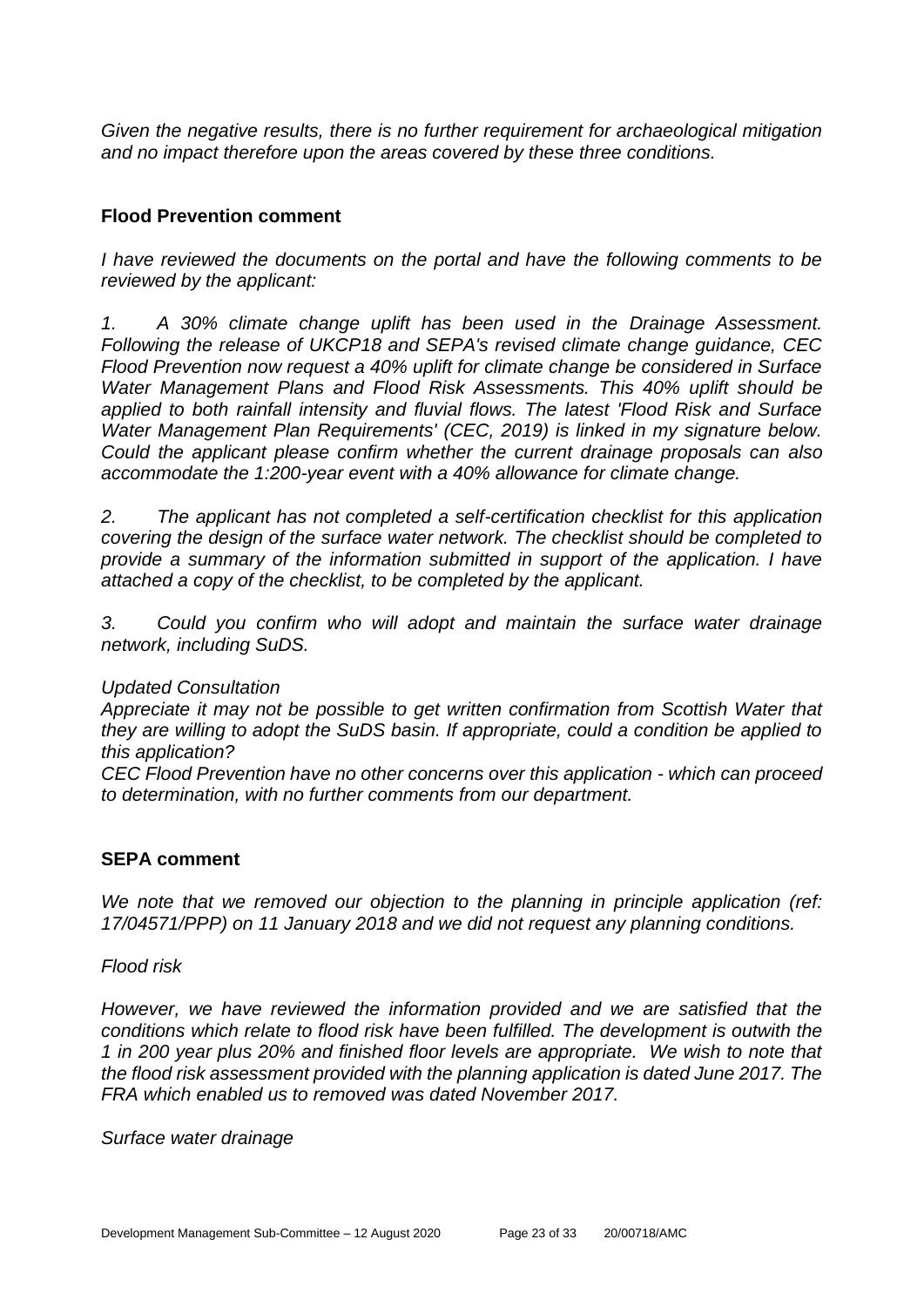*We advise that developers should follow the approach set out in the CIRIA SUDS Manual (C753) and ensure the surface water management proposals are in compliance with The Controlled Activities Regulations General Binding Rules 10 and 11. Applicants should be using the Simple Index Approach (SIA) Tool to determine if the types of SUDS proposed are adequate.*

*Construction phase SUDS should be used on site to help minimise the risk of pollution to the water environment. Further detail with regards construction phase SUDS is contained in Chapter 31 of CIRIA SUDS Manual (C753). The applicant may also need to*  apply for a construction site licence under CAR for water management across the whole *construction site.* 

*Comments should be requested from Scottish Water where the SUDS proposals would be adopted by them and, the views of your authority's roads department and flood prevention unit should be sought on the SUDS strategy in terms of water quantity and flooding issues.*

## *Regulatory requirements*

*Authorisation is required under The Water Environment (Controlled Activities) (Scotland) Regulations 2011 (CAR) to carry out engineering works in or in the vicinity of inland surface waters (other than groundwater) or wetlands. Inland water means all standing or flowing water on the surface of the land (e.g. rivers, lochs, canals, reservoirs).*

*Management of surplus peat or soils may require an exemption under The Waste Management Licensing (Scotland) Regulations 2011. Proposed crushing or screening will require a permit under The Pollution Prevention and Control (Scotland) Regulations 2012. Consider if other environmental licences may be required for any installations or processes.*

*A Controlled Activities Regulations (CAR) construction site licence will be required for management of surface water run-off from a construction site, including access tracks, which:*

- *o is more than 4 hectares,*
- *o is in excess of 5km, or*

*o includes an area of more than 1 hectare or length of more than 500m on ground with a slope in excess of 25 degrees*

*See SEPA's Sector Specific Guidance: Construction Sites (WAT-SG-75) for details. Site design may be affected by pollution prevention requirements and hence we strongly encourage the applicant to engage in pre-CAR application discussions with a member of the regulatory services team in your local SEPA office.*

*Below these thresholds you will need to comply with CAR General Binding Rule 10 which requires, amongst other things, that all reasonable steps must be taken to ensure that the discharge does not result in pollution of the water environment. The detail of how this is achieved may be required through a planning condition.*

*Details of regulatory requirements and good practice advice for the applicant can be found on the Regulations section of our website. If you are unable to find the advice you*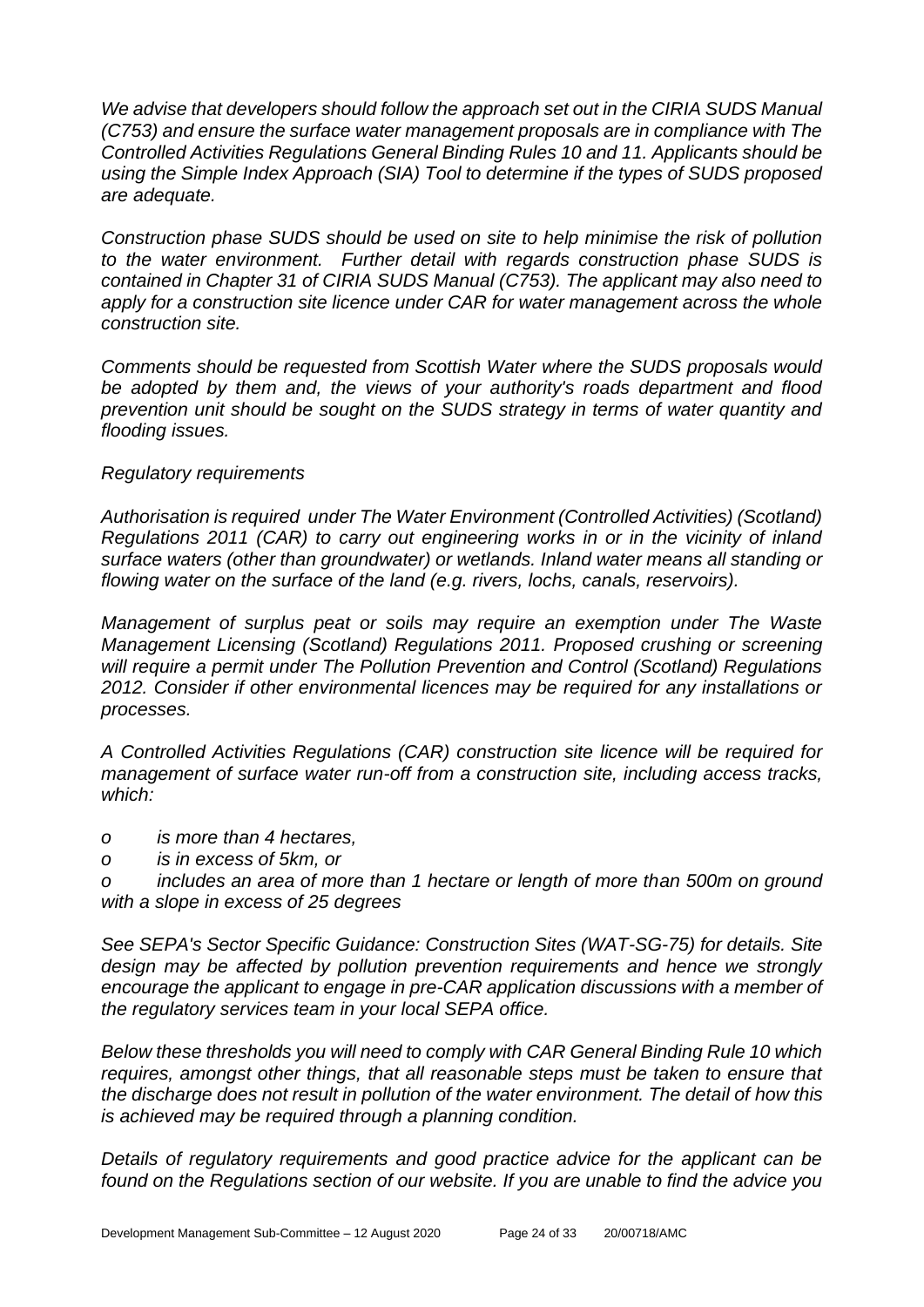*need for a specific regulatory matter, please contact a member of the regulatory services team in your local SEPA office.* 

## **Scottish Rights of Way and Access Society (ScotWays) comment**

*You will be aware from our previous correspondence that right of way LC129 is directly affected by the application site. Having looked at the documentation we note that the developer intends to upgrade this route for use by cyclists. We strongly recommend that the developer does this in consultation with the access team at the City of Edinburgh Council. It is unclear whether there will be a need for a diversion of this route - again this is something that the access team at CEC should be consulted upon.*

*We request that the right of way remains open and free of obstruction during and after any proposed development.* 

## **Roads Authority Issues**

*The application should be continued.*

*Reasons:*

*I. The applicant proposes 173 parking spaces and does not comply the Council`s parking standards which could allow a maximum of 171 parking spaces for the proposed development (48 no. of 5 rooms, 29 no. of 4 rooms and 31 no. of 3 rooms) in Zone 3. The applicant should be aware that one of the transport informatives of the PPP application is to consider low provision of car parking spaces due to traffic impact of the proposed development on Station Road/Main Street/Queenferry Road junction in Kirkliston. The applicant should reduce the propose level of parking spaces and provide the number of parking spaces into categories double drive ways, on-street parking spaces, number of disabled and EV bays;*

*II. The applicant should clarify cycle parking provision for the apartments including location and design;*

*III. clarify the location of the proposed 6 motorcycle parking spaces;*

*IV. All speed reduction measures (carriageway narrowing or chicanes) on the main road within the site must be hardstanding and not grass verge;*

*Should you be minded to grant the application the following should be included as conditions or informatives as appropriate;*

*1. The applicant will be required to*

*a. contribute the sum of £2,000 to progress a suitable order to introduce waiting and loading restrictions as necessary;*

*b. Contribute the sum of £2,000 to promote a suitable order to introduce a 20pmh speed limit within the development and on Carlowrie Castle Road fronting the proposed development , and subsequently install all necessary signs and markings at no cost to*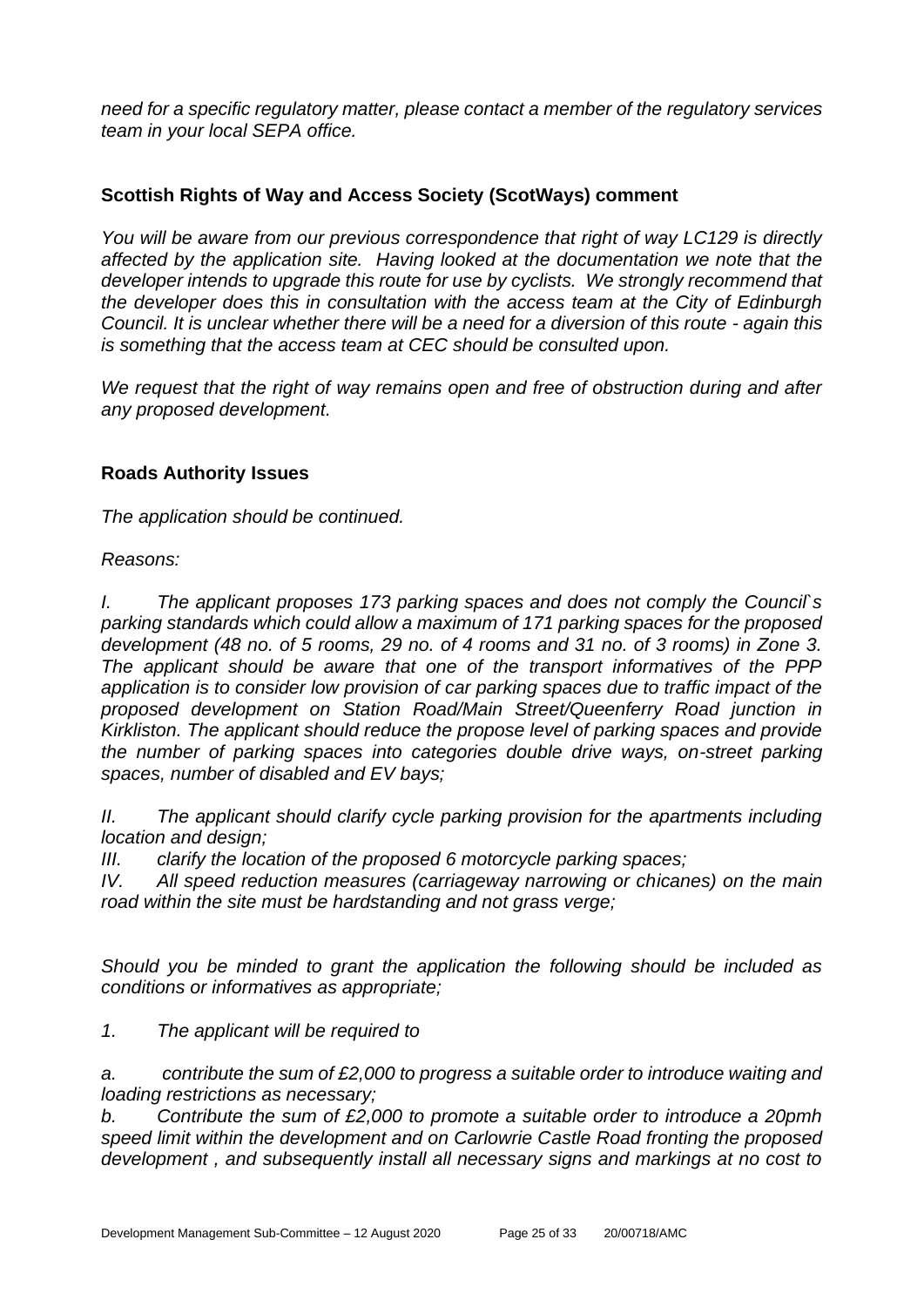*the Council. The applicant should be advised that the successful progression of this Order is subject to statutory consultation and advertisement and cannot be guaranteed;*

*2. All accesses must be open for use by the public in terms of the statutory definition of 'road' and require to be the subject of applications for road construction consent. The extent of adoptable roads, including footways, footpaths, accesses, cycle tracks, verges and service strips to be agreed. The applicant should note that this will include details of lighting, drainage, Sustainable Urban Drainage, materials, structures, layout, car and cycle parking numbers including location, design and specification. Particular attention must be paid to ensuring that refuse collection vehicles are able to service the site. The applicant is recommended to contact the Council's waste management team to agree details;*

*a) The proposed paved and lit shared cycle / pedestrian path connection to the Wellflats Road at the south of the site is required to be built to adoptable standards;*

*3. In accordance with the Council's LTS Travplan3 policy, the applicant should consider developing a Travel Plan including provision of pedal cycles (inc. electric cycles), secure cycle parking, public transport travel passes, a Welcome Pack, a highquality map of the neighbourhood (showing cycling, walking and public transport routes to key local facilities), timetables for local public transport;*

*4. The applicant should note that new road names will be required for the development and this should be discussed with the Council's Street Naming and Numbering Team at an early opportunity;*

*5. Any parking spaces adjacent to the carriageway will normally be expected to form part of any road construction consent. The applicant must be informed that any such proposed parking spaces cannot be allocated to individual properties, nor can they be the subject of sale or rent. The spaces will form part of the road and as such will be available to all road users. Private enforcement is illegal and only the Council as roads authority has the legal right to control on-street spaces, whether the road has been adopted or not. The developer is expected to make this clear to prospective residents as part of any sale of land or property;*

*6. Works affecting an adopted road must be carried out under permit and in accordance with the specifications. See Road Occupation Permits https://www.edinburgh.gov.uk/roads-pavements/road-occupation-permits/1;*

*7. All disabled persons parking places should comply with Disabled Persons Parking Places (Scotland) Act 2009. The Act places a duty on the local authority to promote proper use of parking places for disabled persons' vehicles. The applicant should therefore advise the Council if he wishes the bays to be enforced under this legislation. A contribution of £2,000 will be required to progress the necessary traffic order but this*  does not require to be included in any legal agreement. All disabled persons parking *places must comply with Traffic Signs Regulations and General Directions 2016 regulations or British Standard 8300:2009 as approved;*

*8. The developer must submit a maintenance schedule for the SUDS infrastructure for the approval of the Planning Authority.*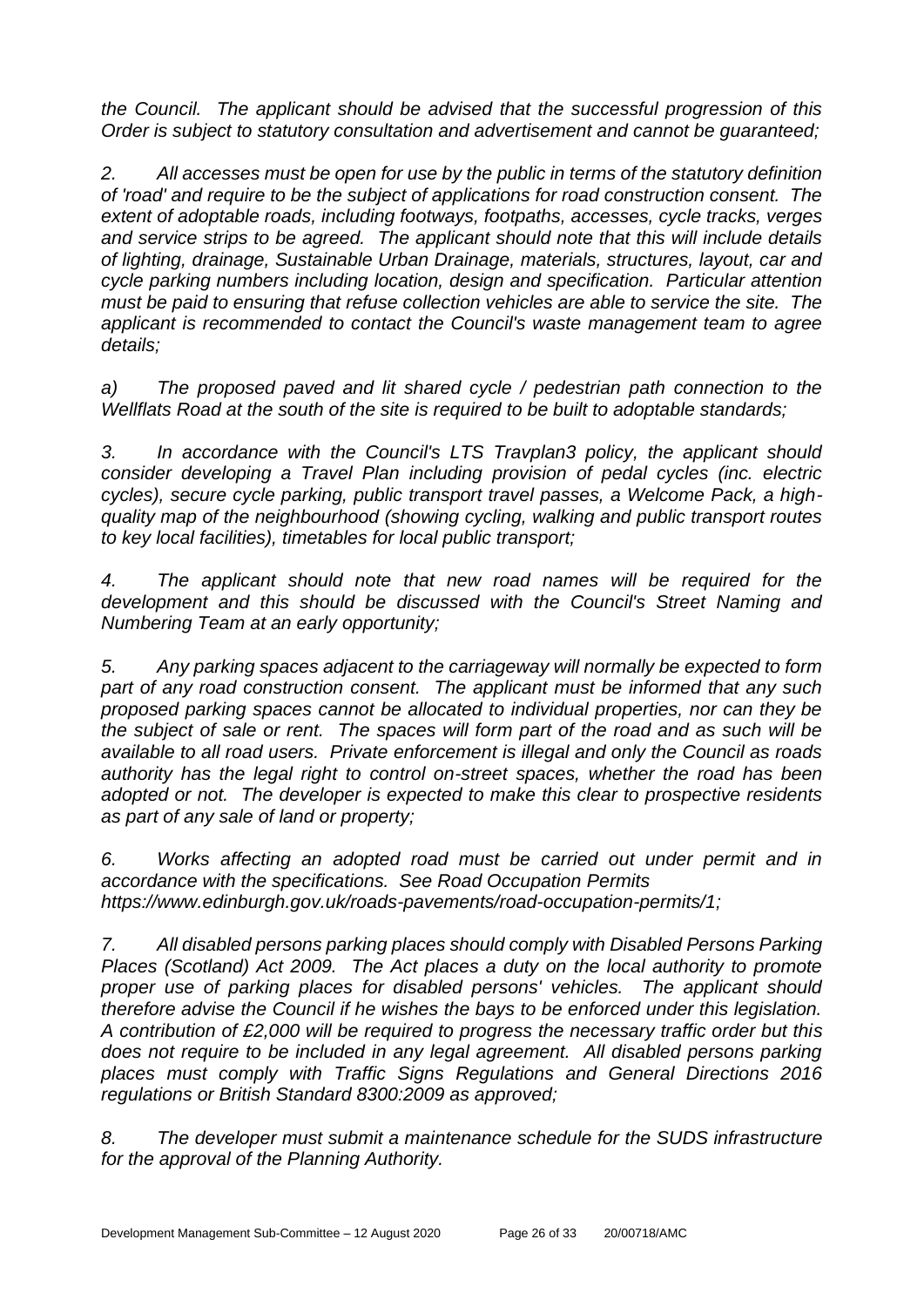*Note:*

*b) The applicant proposes 2m wide footway fronting the proposed development on south side of Boathouse Road /Carlowrie Castle Road as per planning condition of the PPP;*

*c) Electric charging point (10no street parking spaces) and for dwellings with garage / driveway passive provision*

*d) Cycle storage will be provided in-curtilage of the houses (2 spaces per 2-3 habitable rooms and 3 spaces for 4 or more habitable rooms).*

*e) Speed reduction measures have been incorporated in the design to promote slow vehicular speeds and walking/cycling;*

*f) The applicant has demonstrated by swept path that the entire site can be serviced by refuse collection vehicle;*

*g) The site has been designed to link with active travel infrastructure within and off site;*

*h) It is considered that 8 additional residential units to the consented 100 residential units will not have any significant impact on the surrounding road infrastructure including the Kirkliston Main Street/Station Road/Queensferry Road junction;*

*i*) As per condition of the PPP, the applicant will be responsible for upgrading of *Main Street / Queensferry Road / Station Road traffic signal junction with MOVA traffic control system, at no cost to the Council. Details to be agreed in writing with the Council's Officers;*

*j*) *Per section 75 legal agreement of the planning permission (PPP), the applicant will contribute £31,740 for upgrading existing path link at the north west corner of the site to the core path/walking/ cycling route along the old railway line west of the site and thereby replacing PPP transport consultation response condition 3. b (Paved and lit, shared cycle / pedestrian path connection(s) to be provided at the northwest corner of the site (as highlighted in the applicant's development parameters plan). Paving and lighting to be extended to provide improvement to the existing ramp from this connection up to the Main Street). Reason - Land is not owned by the applicant;*

## **Roads Authority Issues updated comment**

*No objections to the application subject to the following being included as conditions or informatives as appropriate:*

*1. The applicant will be required to*

*a. contribute the sum of £2,000 to progress a suitable order to introduce waiting and loading restrictions as necessary;*

*b. Contribute the sum of £2,000 to promote a suitable order to introduce a 20pmh speed limit within the development and on Carlowrie Castle Road fronting the proposed development, and subsequently install all necessary signs and markings at no cost to the Council. The applicant should be advised that the successful progression of this Order is subject to statutory consultation and advertisement and cannot be guaranteed;*

*2. All accesses must be open for use by the public in terms of the statutory definition of 'road' and require to be the subject of applications for road construction consent. The extent of adoptable roads, including footways, footpaths, accesses, cycle tracks, verges and service strips to be agreed. The applicant should note that this will include details of lighting, drainage, Sustainable Urban Drainage, materials, structures, layout, car and*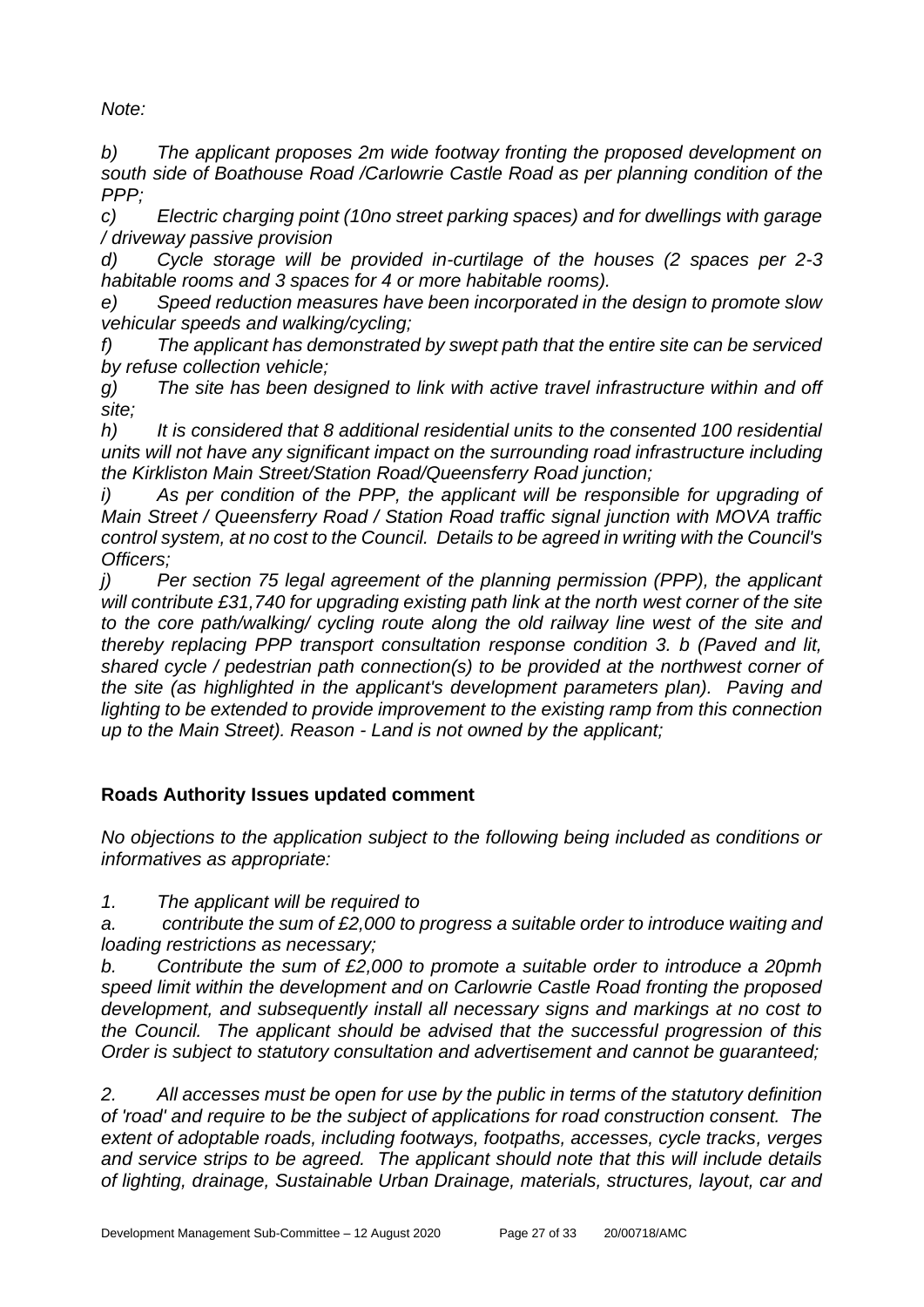*cycle parking numbers including location, design and specification. Particular attention must be paid to ensuring that refuse collection vehicles are able to service the site. The applicant is recommended to contact the Council's waste management team to agree details;*

*a) The proposed paved and lit shared cycle and pedestrian path connection to the Wellflats Road at the south of the site is required to be built to adoptable standards;*

*3. In accordance with the Council's LTS Travplan3 policy, the applicant should consider developing a Travel Plan including provision of pedal cycles (inc. electric cycles), secure cycle parking, public transport travel passes, a Welcome Pack, a highquality map of the neighbourhood (showing cycling, walking and public transport routes to key local facilities), timetables for local public transport;*

*4. The applicant should note that new road names will be required for the development and this should be discussed with the Council's Street Naming and Numbering Team at an early opportunity;*

*5. Any parking spaces adjacent to the carriageway will normally be expected to form part of any road construction consent. The applicant must be informed that any such proposed parking spaces cannot be allocated to individual properties, nor can they be the subject of sale or rent. The spaces will form part of the road and as such will be available to all road users. Private enforcement is illegal and only the Council as roads authority has the legal right to control on-street spaces, whether the road has been adopted or not. The developer is expected to make this clear to prospective residents as part of any sale of land or property;*

*6. Works affecting an adopted road must be carried out under permit and in accordance with the specifications. See Road Occupation Permits https://www.edinburgh.gov.uk/roads-pavements/road-occupation-permits/1;*

*7. All disabled persons parking places should comply with Disabled Persons Parking Places (Scotland) Act 2009. The Act places a duty on the local authority to promote proper use of parking places for disabled persons' vehicles. The applicant should therefore advise the Council if he wishes the bays to be enforced under this legislation. A contribution of £2,000 will be required to progress the necessary traffic order but this does not require to be included in any legal agreement. All disabled persons parking places must comply with Traffic Signs Regulations and General Directions 2016 regulations or British Standard 8300:2009 as approved;*

*8. The developer must submit a maintenance schedule for the SUDS infrastructure for the approval of the Planning Authority.*

*Note*

*a) Applicant proposes 170 parking spaces (55 in curtilage/private, 46 garages and 69 on-street car parking spaces) and complies with the Council`s parking standards which could allow a maximum of 171 parking spaces for the proposed development; b) The applicant proposes 2m wide footway fronting the proposed development on south side of Boathouse Road /Carlowrie Castle Road as per planning condition of the PPP;*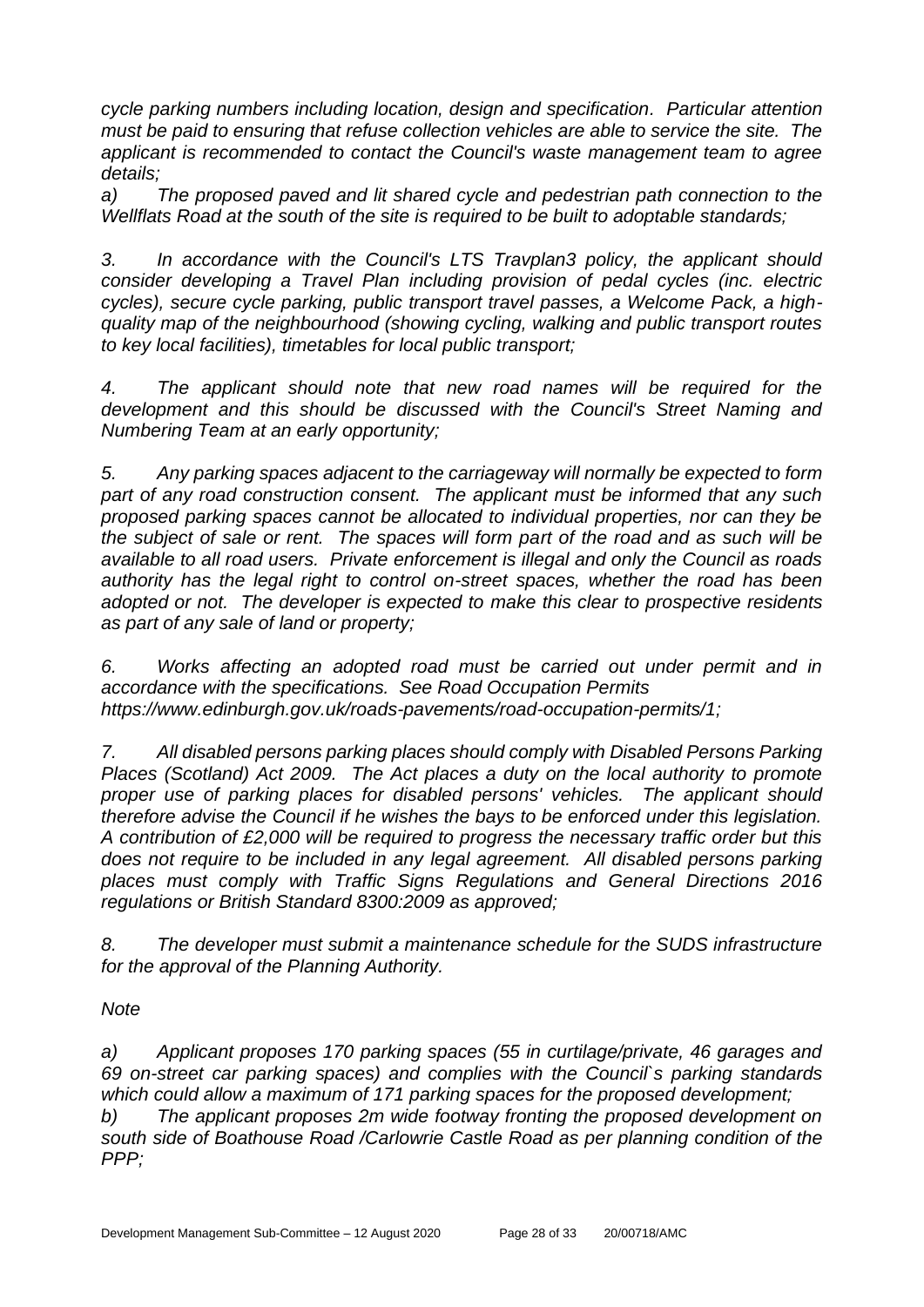*c) Electric charging point (10 no on-street parking spaces) and for dwellings with garage / driveway passive provision*

*d) Cycle storage will be provided in-curtilage of the houses (2 spaces per 2-3 habitable rooms and 3 spaces for 4 or more habitable rooms).*

*e) Speed reduction measures have been incorporated in the design to promote slow vehicular speeds and walking/cycling;*

*f) The applicant has demonstrated by swept path that the entire site can be serviced by refuse collection vehicle;*

*g) The site has been designed to link with active travel infrastructure within and off site;*

*h) It is considered that 8 additional residential units to the consented 100 residential units will not have any significant impact on the surrounding road infrastructure including Kirkliston Main Street/Station Road/Queensferry Road junction;*

*i) All speed reduction measures (carriageway narrowing or chicanes) on the main road within the site are to be hardstanding and not grass verge;*

As per condition of the PPP, the applicant will be responsible for upgrading of *Main Street / Queensferry Road / Station Road traffic signal junction with MOVA traffic control system, at no cost to the Council. Details to be agreed in writing with the Council's Officers;*

*k) Per section 75 legal agreement of the planning permission (PPP), the applicant will contribute £31,740 for upgrading existing path link at the north west corner of the site to the core path/walking and cycling route along the old railway line west of the site and thereby replacing PPP transport consultation response condition 3. b (Paved and lit, shared cycle / pedestrian path connection(s) to be provided at the northwest corner of the site (as highlighted in the applicant's development parameters plan). Paving and*  lighting to be extended to provide improvement to the existing ramp from this connection *up to the Main Street). Reason - Land is not owned by the applicant;*

## **Affordable Hoisung comment**

*1. Introduction*

*I refer to the consultation request from the Planning Department about this planning application.*

*Housing Management and Development are the statutory consultee for Affordable Housing. Housing provision is assessed to ensure it meets the requirements of the city's Affordable Housing Policy (AHP).*

*- Policy Hou 6 Affordable Housing in the Edinburgh Local Development Plan states that planning permission for residential development, including conversions, consisting of 12 or more units should include provision for affordable housing.* 

*- 25% of the total number of units proposed should be affordable housing.* 

*- The Council has published Affordable Housing Guidance which sets out the requirements of the AHP, and the guidance can be downloaded here:*

*https://www.edinburgh.gov.uk/affordable-homes/affordable-housing-policy/1*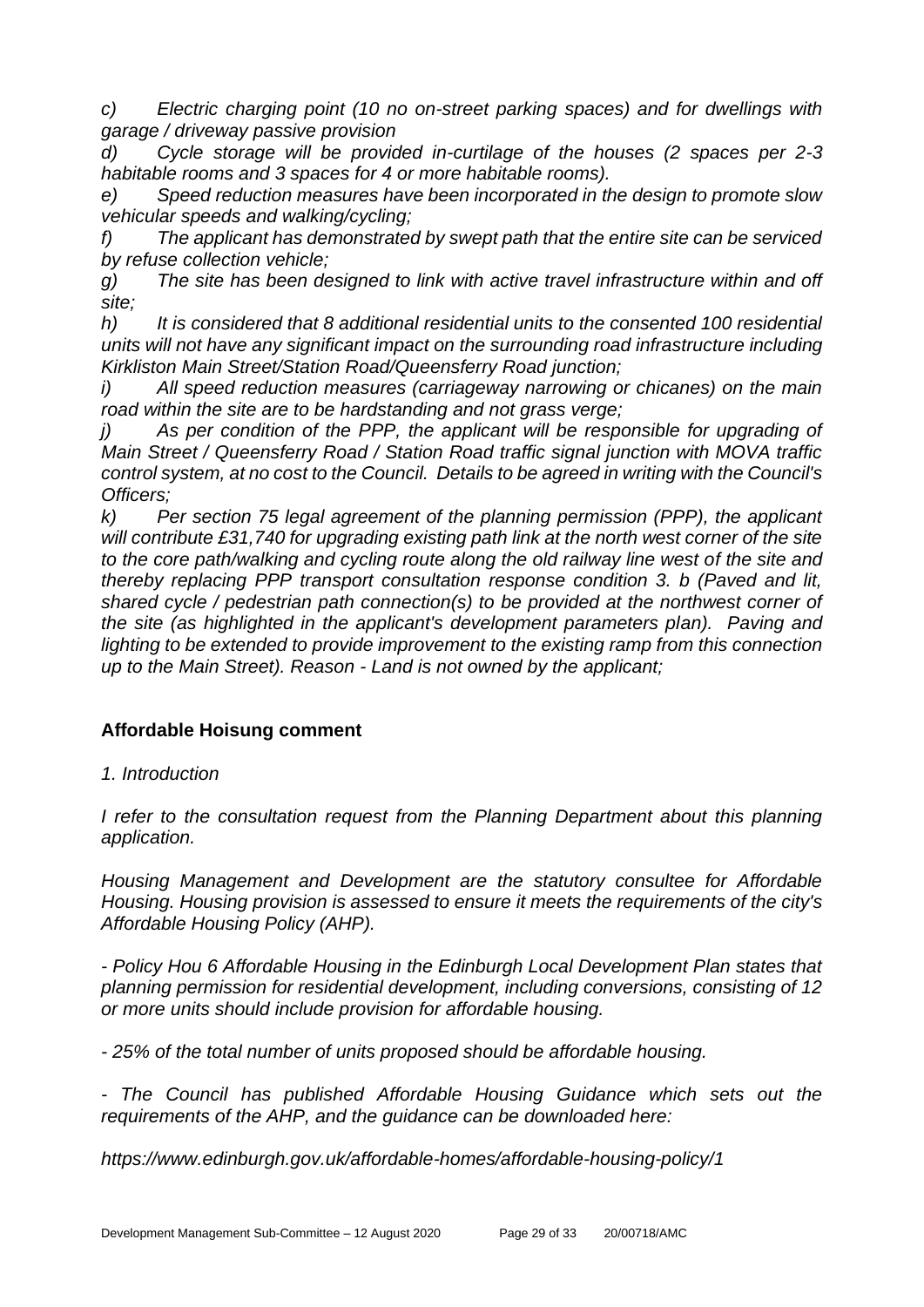#### *2. Affordable Housing Provision*

*The Housing Management and Development service is not able to support the application for the reasons set out below.*

*The S75 attached to the original PPP application secures a minimum of 25% of the housing units for affordable housing. The S75 states that the development cannot commence until the tenure, location and the design standards of the affordable housing units has been agreed with the Council.* 

*The design of affordable housing should be informed by guidance such as Housing for Varying Needs and the relevant Housing Association Design Guides and we require that applicants work with the Council and RSL's to achieve this.*

*In total 27 affordable homes are identified on the site plan which is 25% of the total number of homes to be delivered on the site.*

*The Council's expectation is that a minimum of 70% of the homes will be available for social rent as per the planning guidance on 'Affordable Housing'. The applicant has indicated that they have engaged with a Registered Social Landlord (RSL) but has declined to confirm the intended tenure type of the affordable housing units.*

*Without this information we cannot give a comprehensive response to the proposal as our view on the siting, design and layout will vary depending on the affordable housing tenures that are proposed. However, there are elements of the proposal that we have been able to comment on.*

*The Council's planning guidance on 'Affordable Housing' states that the proportion of housing suitable for families with children included within the affordable element should match the proportion of such housing on the wider site and a representative mix of house types and sizes should be provided. The guidance also states that in the interests of delivering mixed, sustainable communities the AHP units will be expected to be identical in appearance to the market housing units, an approach often described as "tenure blind", and well-integrated with housing for sale.*

*The 27 affordable units have been designed as follows:*

*- 21 (78%) of the proposed affordable units are two-bed, which compares with 10 (12%) of the market homes;* 

*- 6 (22%) of the proposed affordable units are three-bed, which compares with 71 (88%) of market homes with three or more bedroom.*

*It is noted that some of the two-bedroom homes do not have a second bedroom that is large enough to accommodate two children. RSLs seek two-bedroom four-person units as those are most in need.*

*Six (22%) of the affordable housing units have been designed as apartments. No market homes on the site will be apartments. The apartments have less private garden space (the upper floor apartments appear to be the only units which do not have direct access to private garden space) and are not identical in appearance to the market houses.*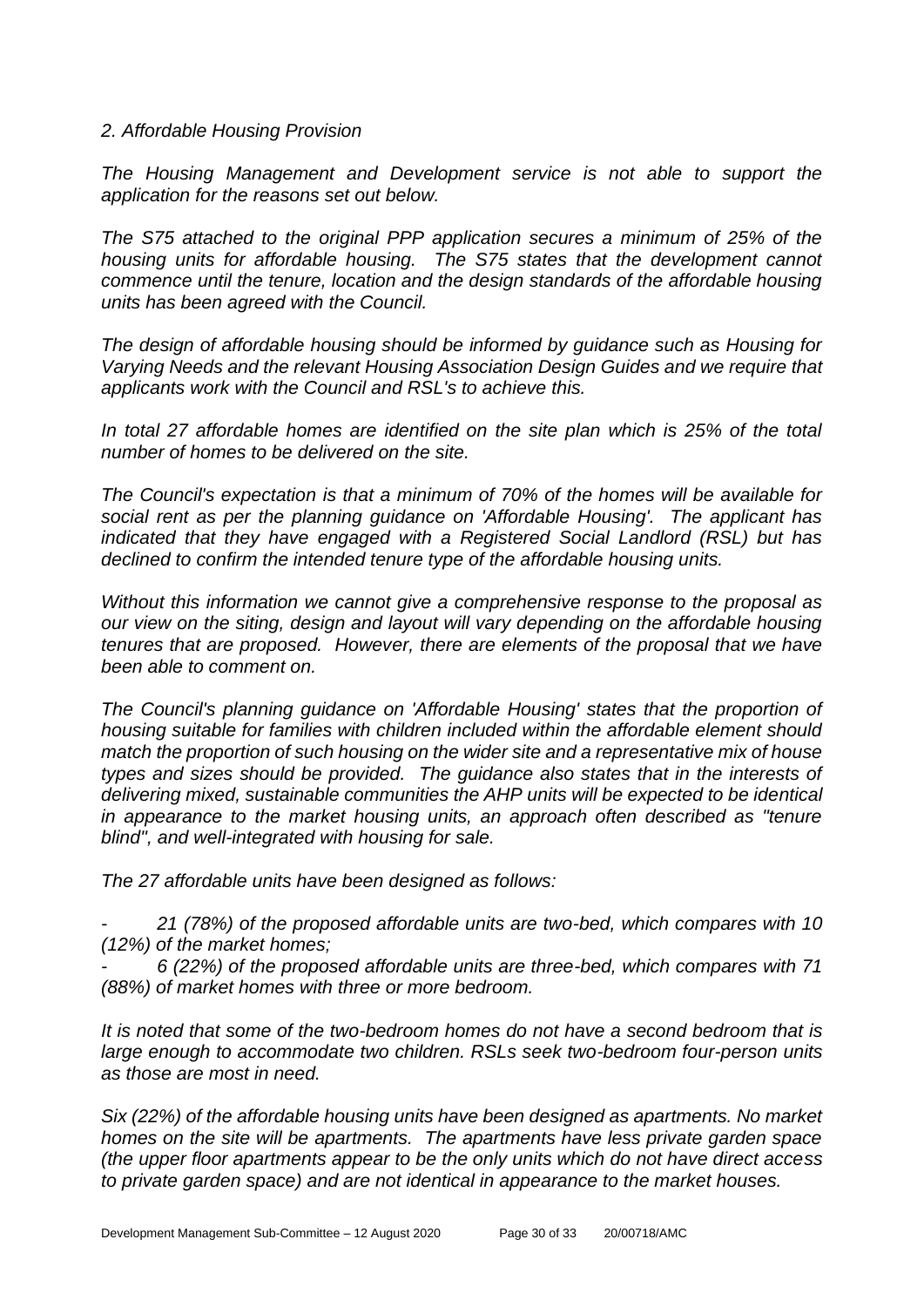*The above information demonstrates that the scheme has not been designed in a way that complies with the Council's planning guidance on 'Affordable Housing'. The proportion of homes suitable for families with children within the affordable element does not match the proportion of such housing on the wider site and a representative mix of house types and sizes will not be delivered.* 

*The applicant has stated that the scheme is "not fully representative of the housing provided on the wider site" but has not provided any justification for this. The Housing Management and Development service is not aware of any reason why more threebedroom units could not be delivered to a Registered Social Landlord on this site.*

## *3. Summary*

*The Housing Management and Development service is not able to support this application.*

*The design and layout of the affordable housing units do not comply with the Council's planning guidance on 'Affordable Housing'. The proportion of housing suitable for families with children included within the affordable element does not match the proportion of such housing on the wider site and a representative mix of house types and sizes will not be provided.*

*The applicant has not confirmed the intended tenure type of the affordable housing units. Without this information we cannot give a more comprehensive response to the proposal as our view on the siting, design and layout will vary depending on the affordable housing tenures that are proposed.*

*The Housing Management and Development service would welcome the opportunity to work with the applicant so that an appropriate scheme can be progressed.*

## **Affordable Housing - Updated Consultation Response**

*The Planning service has asked Housing Management and Development to provide a response to the amended scheme set out above. This response should be read in conjunction with the initial consultation response (dated 14 May 2020) which did not support of the original proposal.* 

*The S75 attached to the original PPP application secures a minimum of 25% of the housing units for affordable housing. The S75 states that the development cannot commence until the tenure, location and the design standards of the affordable housing units has been agreed with the Council.*

*27 affordable units are proposed to be delivered on-site (25%). The applicant has developed the scheme in conjunction with a Registered Social Landlord (RSL). The applicant and RSL has now confirmed the intention that 22 (80%) of the affordable homes will be available for social rent. This would exceed the aim in the Council's 'Affordable Housing' guidance which is that 70% of affordable units should be delivered for social*  rent. Although subject to the two parties entering into a final legal agreement, this is *welcome as social rented properties are the Council's highest priority tenure. Five homes (20%) will be delivered as 'Golden Share' which is in line with the Council's guidance.*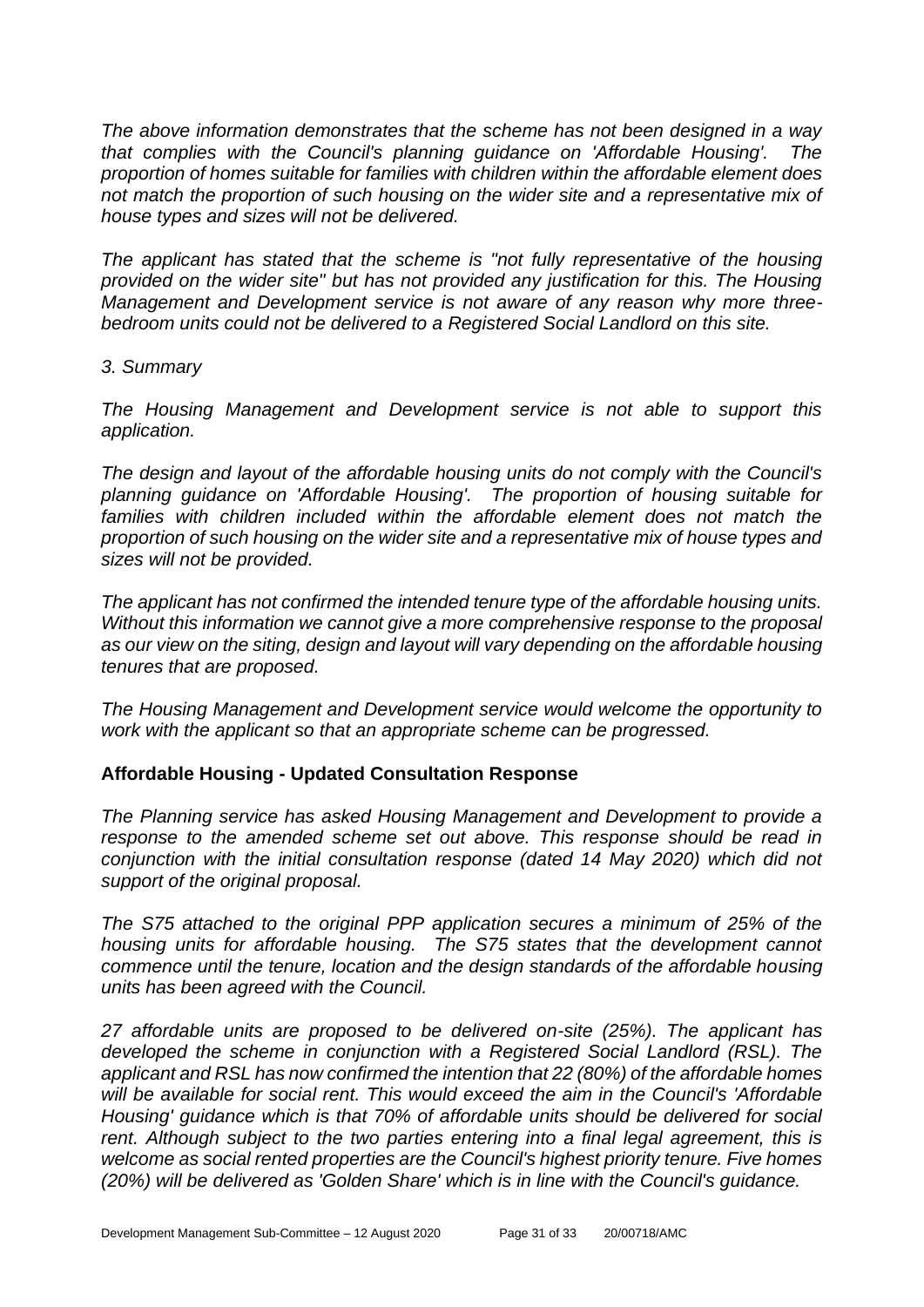*In our initial response from May 2020, concerns were raised about the mix and design of the proposed affordable homes. The applicant has responded positively to the concerns that were raised and has made significant improvements to the scheme.*

*The applicant has increased the number of three-bedroom affordable homes from 6 to 9 which is welcome. The affordable units now comprise nine three-bedroom houses (33%), 12 two-bedroom houses (44%) and six one-bedroom flats (22%). This compares with the market homes which comprise 71 houses with three or more bedrooms (88%) and 10 two-bedroom houses (12%).* 

*Six affordable flats now have one bedroom rather than two. This follows further engagement with the RSL. The RSL has advised that the inclusion of some one-bedroom affordable flats will help to meet priority housing needs in the local area and are preferable to the two-bedroom flats (with small second bedrooms) that were originally proposed.*

*The applicant has also amended the design of the affordable flats so that each has access to communal garden space. In the original scheme the upper floor flats did not have access to garden space. Although they are flats, they will be two storey and have a form and material that will integrate reasonably well with the two storey houses across the wider site. This is in line with the expectations for "tenure blind design" set out in the Edinburgh Design Guidance.*

*Despite these improvements the mix of affordable homes is still not entirely representative of the wider site and the proportion of affordable homes suitable for*  families is less. The proposal therefore does not fully comply with the Council's planning *guidance on 'Affordable Housing'.* 

*However, the applicant has engaged positively with Housing Management and Development and an identified RSL to improve the proposed affordable housing provision. The proposal will make a significant contribution to the supply of affordable homes for social rent in the area across a range of types and sizes. The RSL has provided a letter of support which confirms that the proposed mix is deliverable and will address priority housing needs. The affordable homes will be "tenure blind" and compliant with the RSL design standards.*

#### **Waste Services comment**

*After reviewing the drawings/ plans for this development at this time we would not be able to agree a waste strategy based on the information provided. On the swept path anylsis, there's overhanging areas where the vehicle leaves the road. Also, the flats at the far end end of the development would need to be changed to indvidual bins to ensure route continuity and limit the volume of vehicles operarting within the site.* 

## **Waste Services updated comment**

*his all seems fine now that the swept path and the change of communal bins to individual have been changed to suit.*